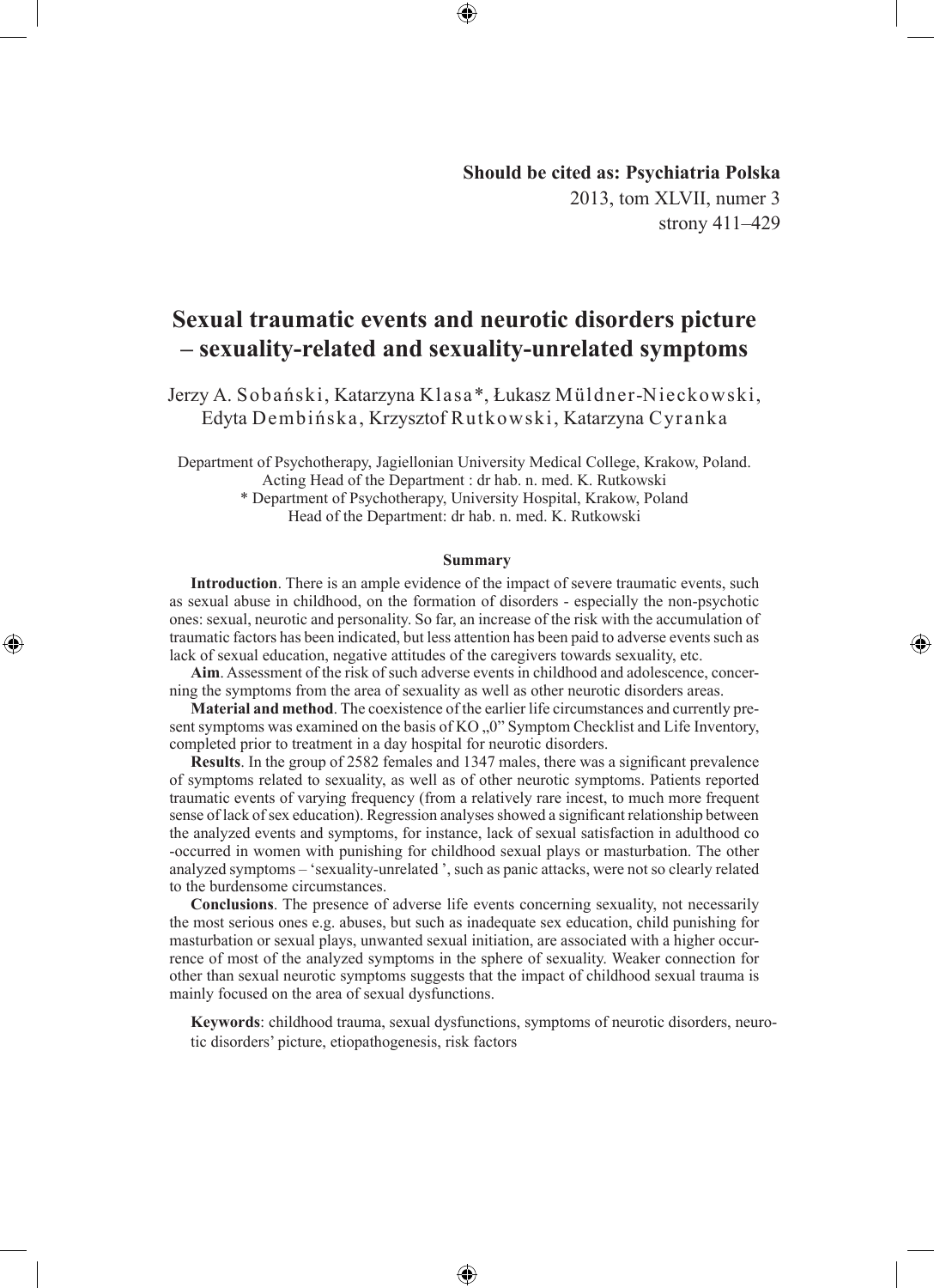### **Introduction**

⊕

On the emergence, exacerbation and relapse of symptoms of various mental disorders, including neurotic disorders and the stress-related ones, influence both traumatic events from the past, particularly those from the connected with special vulnerability to injury periods of childhood and adolescence, as well as the more contemporary conflicts in families of procreation and other difficulties in social functioning (e.g. unemployment) or somatic diseases comorbidity [1-2]. Various psychological theories (e.g. concerning defense mechanisms) and "biological" hypotheses explain this state of things, not gaining, however, the ultimate primacy, but rather getting to conclusions of neurotic disorders multifactorial etiology and some broadening of boundaries of the stress-related disorders group no longer limited to events of extreme intensity.

Undoubtedly, patients applying for treatment mainly because of neurotic disorders often turn out to be burdened with both problems and symptoms concerning sexuality [3], as a matter of fact just like their doctors and future doctors [4]. Not rare are also traumatic sexual events, although their level of pathogenicity in terms of the proportion of causing disorder is not fully determined, due to the lower availability of information concerning the population not receiving treatment and healthy people. It was repeatedly stated, however, that the more severe the traumatic events were (excessive duration of impact, more perpetrators, their close and frequent contacts with the victim), the stronger the symptoms [5-6], but numerous reports of clinicians and researchers from a number of decades indicate the diversity of event-symptoms relationship, and thus the multiplicity of the possible directions of the impact of pathogenesis mechanisms.

All categories of such life events, those potentially most traumatic ones (persecution of the family, childhood sexual abuse, maltreatment), and those pathogenic in a less evident way (such as hostile divorce of the patient's parents [7]) should include an interview, especially that obtained from patients being prepared for psychotherapy treatment.

◈

With regard to the most frequently treated with psychotherapy neurotic disorders and their symptoms, the following major groups of links can be distinguished: traumatic events (various types: sexual abuse, physical abuse, physical injury, adverse events) - dissociative, sexual symptoms, anxiety of the type of phobia, panic attacks, symptoms of dysthymia. Numerous reports associate such traumas with the presence and even the severity of personality disorders [8], particularly borderline personality [9-11]), behavior disorders (especially eating [12-16] and sexual [17-21]); obviously there are also reports showing alongside with sexual dysfunctions [20], the presence of other (related) mental dysfunctions such as anxiety, catastrophic thinking, excessive vigilance etc.; or co-occurrence of symptoms or syndromes distinct from sexual dysfunctions. Some studies indicate relationships: sexual trauma - secondary disorder (sexuality-unrelated),  $\delta$ , mediated" for example by personality disorders [22] or depressive disorders [23].

Apart from sexual abuse in childhood, also other traumas contribute to the increased risk of anxiety and depressive disorders - and both types simultaneously [24- 25], agoraphobia, social phobia, and simple phobias [24-26], panic disorder [27-28]

⊕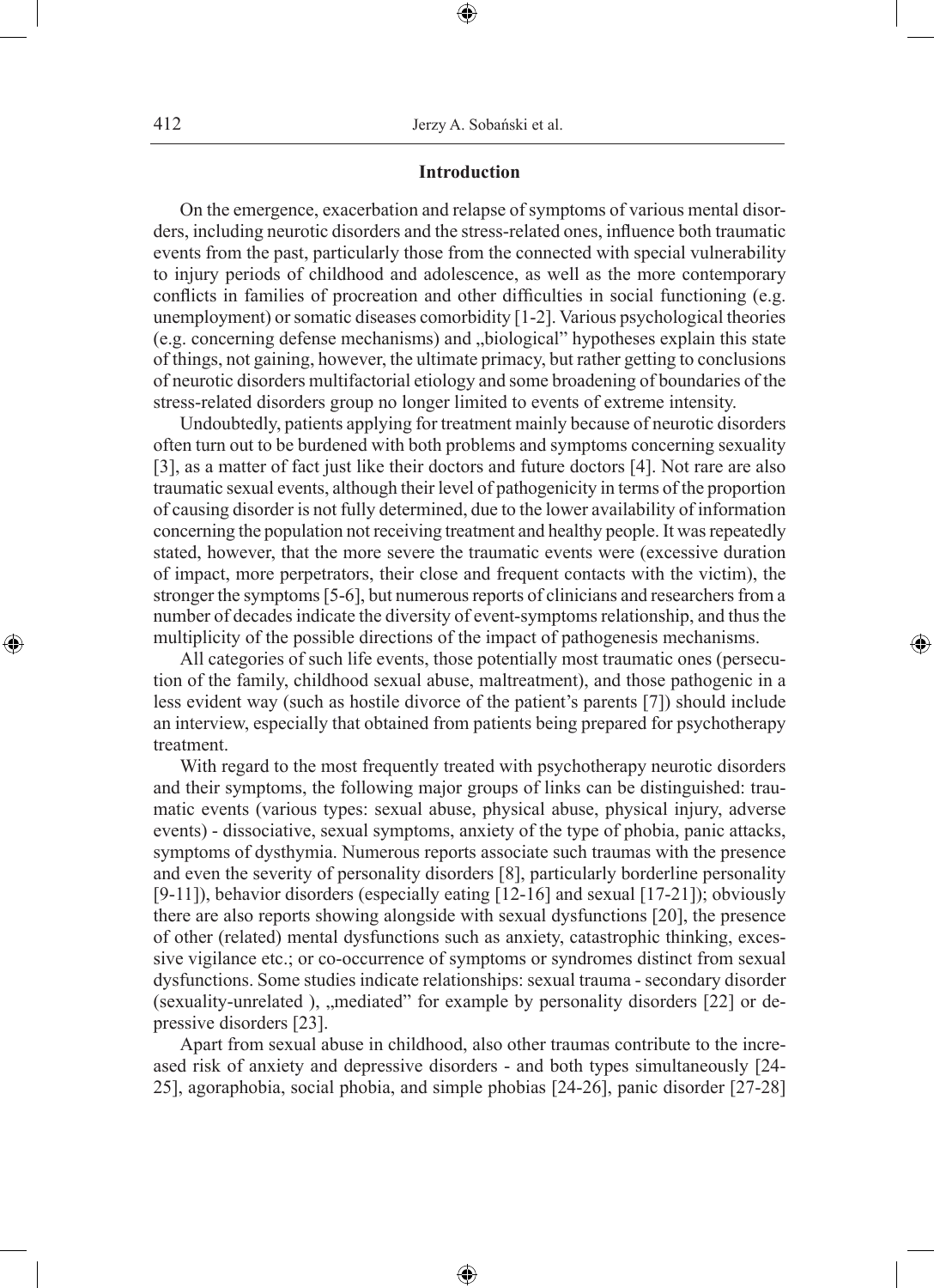(in etiology of the latter, sexual traumas seem to have a smaller part than physical abuse, parental dysfunctions, or their loss), dissociative and conversion disorders [5, 29-35], as well as obsessive-compulsive disorder [36], substance abuse [37-38], and even the presence of non-psychiatric diseases [39-40], or impaired coping with pain [41]. Many authors emphasize the non-specificity of the effects of sexual trauma type events [42-44]. Another important aspect of the discussed relationships is, as it seems on the basis of clinical experience, the partial specificity of the direction of impact of traumas: it may be presumed that the sexual traumatic events are at least to some extent more related to (slightly more frequently cause?) sexual disruptions of the type of full dysfunction (sexual disorders) or partial (only residual symptoms associated with neurotic disorders) than to the sexuality-unrelated neurotic symptoms. Of course, more difficult to pinpoint complex sequences of pathogenesis such as sexual trauma  $\rightarrow$  preference for dissociation mechanism educational difficulties  $\rightarrow$  unemployment  $\rightarrow$  dysthymia, as well as multidirectional relationships, parallel and multifactorial (so-called multifactorial stress models [45]) cannot be excluded.

However, it can be assumed that the prevalence of a given type of trauma (e.g. sexual abuse) or for instance, dysfunctions of the family of origin (e.g. hostile divorce of parental couple), regardless of the time of occurrence of these events, is associated with a greater likelihood of current presence of symptoms of related type (e.g. separation difficulties in childhood → agoraphobia, and separation difficulties in adulthood, or sexual trauma → sexual symptoms). This increased likelihood can be disclosed in the form of significant risk factor only in studies based on a very large a heterogeneous group of patients as well as in observations of clinicians (only partially systematized). To conclude, it can be expected that the traumatic events and adverse life circumstances from the area of sexuality (e.g. education repressing sexuality) will be associated first of all with complaints of a sexual nature, more so than with other symptoms for which still will remain partial, weaker, but possible to be observed relationships. Analysis comparing which of sexuality-unrelated symptoms are more or less related or not related to such traumas of a given type, also may be a source of interesting hypotheses for further research and clinical practice.

◈

### **Aim**

This study evaluated the risks associated with exposure of patients to adverse potentially traumatic events in childhood, taking into account the effects for selected symptoms from the domain of sexuality in comparison to other areas of neurotic disorders.

#### **Material and method**

Coexistence of the reported by patients adverse life circumstances in childhood and adolescence, and currently present symptoms were assessed using data from the Symptom Checklist KO  $,0$ " [46] and Life Inventory [47] routinely filled in before psychotherapy treatment in the day hospital for neuroses in the years 1980 - 2002 (after that

⊕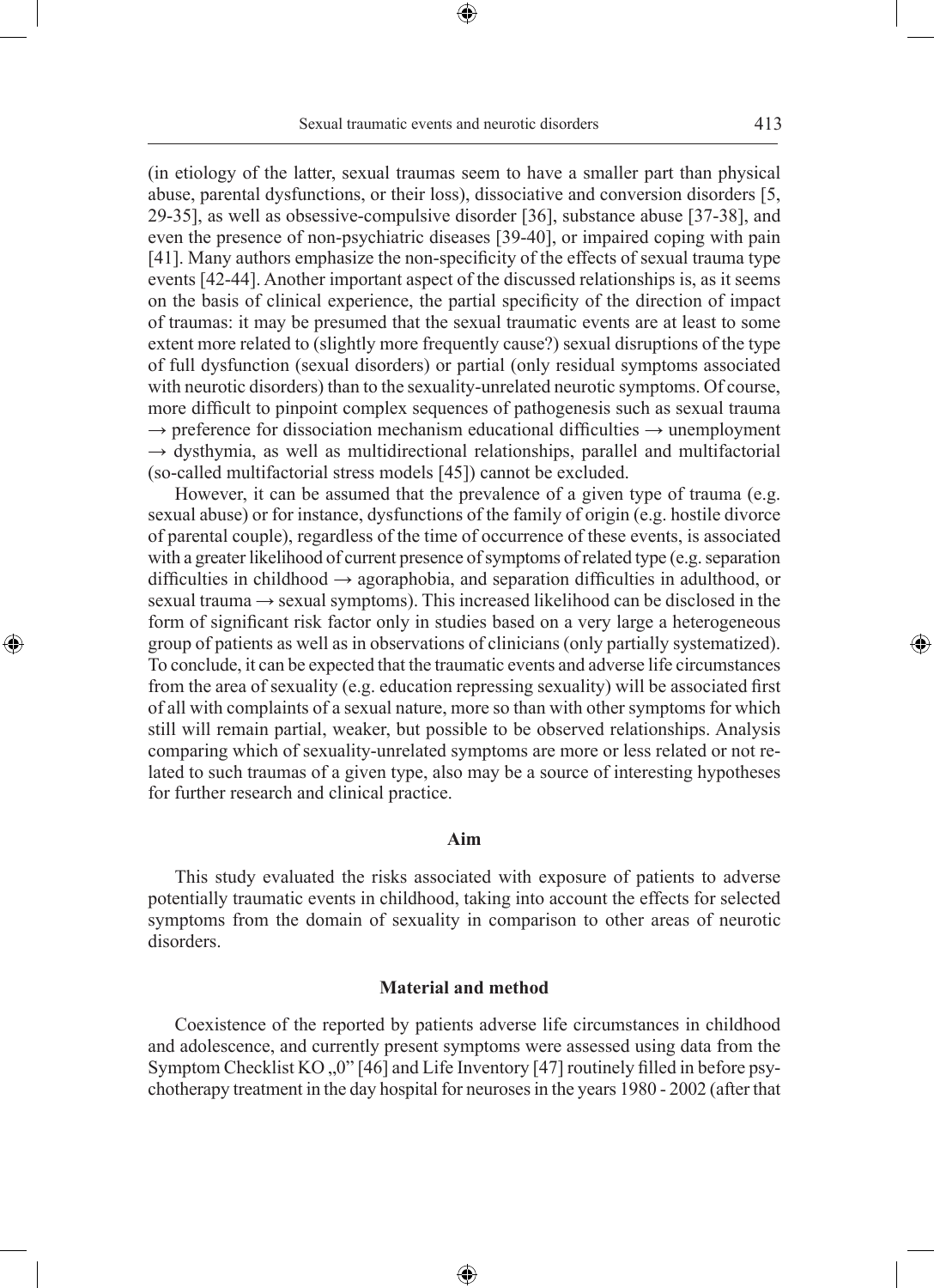period the set of diagnostic tools were modified, and the groups of currently obtained data have not reached yet the size needed for analysis). The data were obtained from patients with diagnoses of neurotic, behavioral and personality disorders (categories F4, F5, F6 of the classification ICD-10). These diagnoses were assigned to some of the patients (hospitalized before the introduction of ICD-10 classification), based on analysis of equivalence of the described sets of symptoms and also, in some cases, on the basis of archival medical records, which allowed the use of only less specific diagnoses (e.g. code F42) or even their combined groups (e.g. F40 and F41). Qualification for treatment included in each case at least two psychiatric examinations, interview and psychological examination, as well as a battery of questionnaires, which allowed to eliminate other disorders (such as bipolar, schizophrenic psychoses, exogenous or pseudo-neurotic disorders and severe physical illness), which exclude undertaking psychotherapy in this day hospital. [48] Most of the respondents had diagnosed one of the neurotic disorders or personality disorder with the secondary neurotic disorder co-occurring (Table 1) (see also [3]).

Events and life circumstances were reported by the patients through a detailed retrospective questionnaire Life Inventory, consisting of 138 questions (with answers options to choose from), concerning inter alia description of the family, living conditions during childhood and adolescence (before 18 year of age), the course of education and peer relationships, sexual development, traumatic events, the period of maturity, including occupational functioning, material conditions, current relationship [47]. The second applied tool - a symptom checklist  $KO, 0$ ", allows to gather information about the presence and intensity of 135 symptoms during the previous 7 days. It is one of the very few original Polish tools created on the basis of criterial approach [49], using everyday language, enabling the patients to report the most common symptoms [50], and characterized by satisfactory psychometric properties [46, 51].

◈

From among the variables included in the KO  $,0$ ", 6 symptoms of sexual dysfunctions, and 9 from the scope of other than sexual ailments ("sexuality-unrelated") were chosen, and from Life Inventory - 5 biographical circumstances (subjectively mentioned), namely the assessment of sexual education before 18 year of age, punishment for masturbation or sexual plays, the time and the course of initiation, incest actual or attempted.

Data obtained from routine diagnostic tests were used with the consent of the patients, they were kept and developed in the anonymous form.

Estimates of the differences between percentages were performed using two-tailed test for two stratum weights. Estimates of risk factors (OR) for the co-occurrence of two nominal variables (life circumstances and the symptom, coded as 0-1) were made by logistic regression Licensed statistical package STATISTICA PL was used.

⊕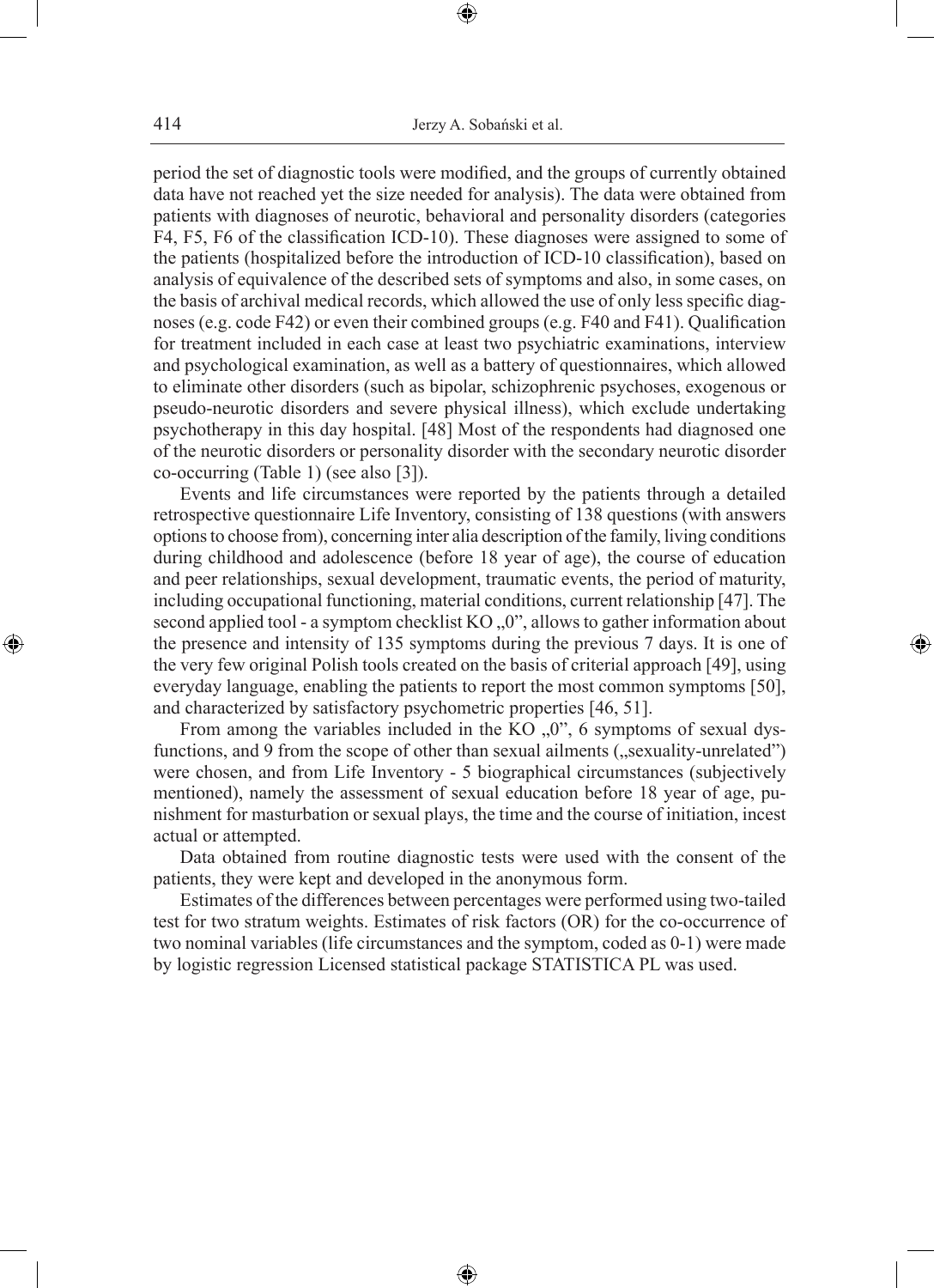| Females       | Males         |
|---------------|---------------|
| $N = 2582$    | $N = 1347$    |
| $394 \pm 152$ | $349 \pm 151$ |
| (median 387)  | (median 336)  |
| 29%           | 25%           |
| 23%           | 29%           |
| 17%           | 16%           |
| 7%            | 14%           |
| 7%            | 5%            |
| 5%            | $0\%$         |
| 2%            | 2%            |
| 1%            | 2%            |
| 3%            | 2%            |
|               | 6%            |

# Table 1. **Severity of symptoms and type of disorder according to ICD-10**

 $\bigoplus$ 

# Table 2. **Socio-demographics features**

|                                                                                     | Females<br>(n=2582)      | Males<br>$(n=1347)$     |
|-------------------------------------------------------------------------------------|--------------------------|-------------------------|
| Age in years mean±SD<br>(median)                                                    | $33+9$<br>(median 33)    | $32+9$<br>(median 28)   |
| Education<br>Primary school<br>Secondary school (includes students<br>University    | 9%<br>57%<br>34%         | 12%<br>56%<br>32%       |
| Employment<br>Is working<br>Is not working<br>Including pensions<br><b>Students</b> | 59%<br>41%<br>10%<br>23% | 70%<br>30%<br>7%<br>24% |

 $\bigoplus$ 

# Table 3. **Information about relations and sexual activity**

|                                                                                                                                          | Females<br>$(n=2582)$         | Males<br>$(n=1347)$           |
|------------------------------------------------------------------------------------------------------------------------------------------|-------------------------------|-------------------------------|
| Marital status/relationship<br>Stable relationship/marriage<br>Unstable relationship/marriage<br>Not in a relationship                   | 43%<br>26%<br>31%             | 47%<br>21%<br>32%             |
| Has no sexual contacts<br>Has sexual contacts<br>Long-term sexual relationship<br>Temporary, occasional<br>Both occasional and long-term | 39%<br>60%<br>55%<br>3%<br>2% | 35%<br>64%<br>53%<br>7%<br>5% |

 $\bigoplus$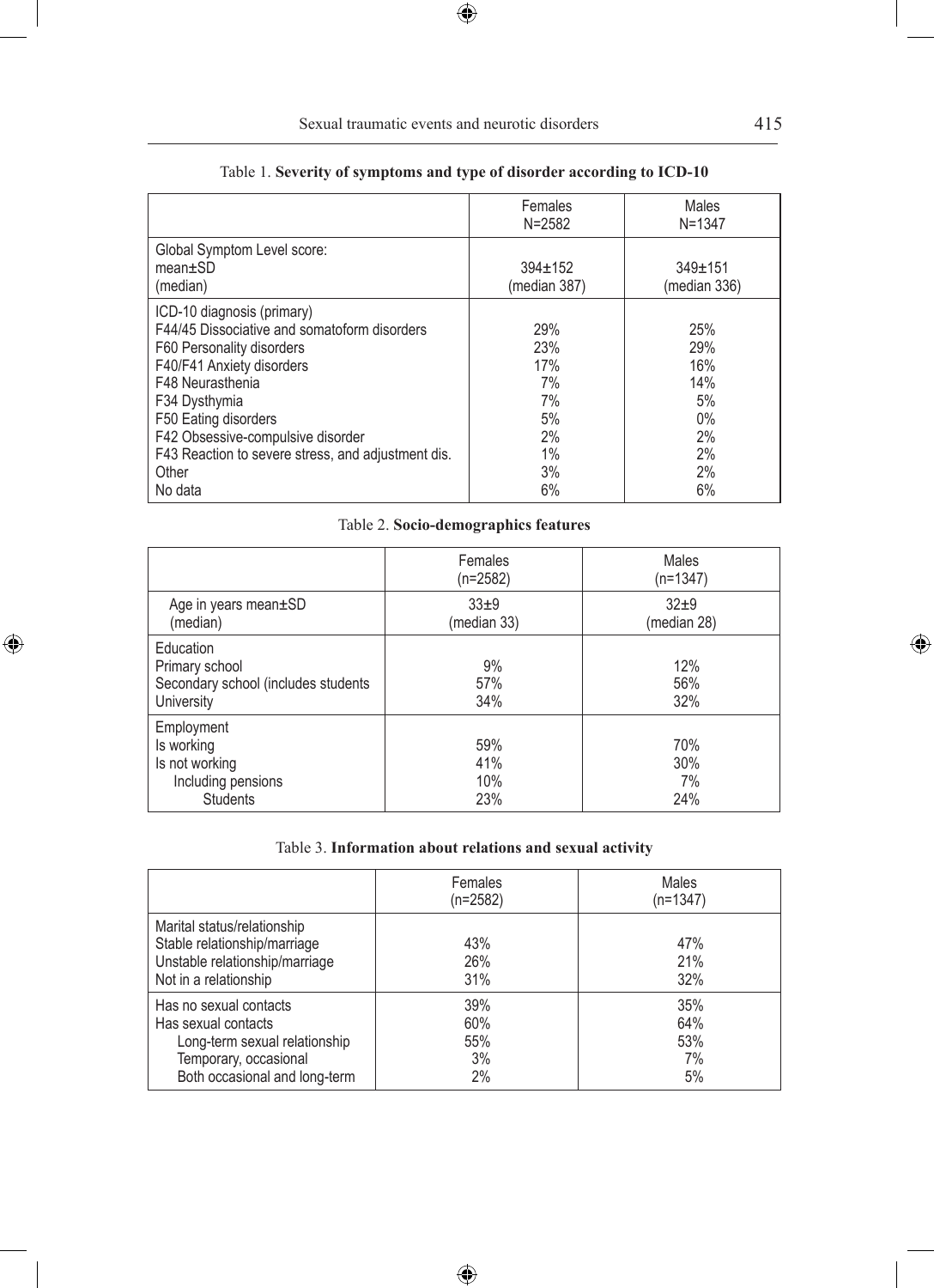### **Results**

 $\bigoplus$ 

In a group of 3929 patients, 2582 females and 1347 males, who were treated in day hospital (mean age of females 33 years, of males 32), there was a significant (reaching more than 50% of respondents) prevalence of sexuality-related symptoms and problems, as well as other symptoms of neurotic disorders. These symptoms were accompanied by reporting by patients in life inventories traumatic events of varying frequency (from the relatively rare (4% of females) cases of incest or its attempt, to a sense of lack of sexual awareness before adulthood in more than 20% of respondents). Logistic regression analyses showed a significant correlations between the analyzed events and symptoms, for instance lack of sex life satisfaction in women co-occurred with punishing for masturbation or sexual plays in childhood (Odds Ratio 2.13, in men 1.92 ). Selected - other than sexual - symptoms typical for neurotic disorders, such as panic disorder, were not associated in such a clear way with the adverse life circumstances

|                                                         | Females<br>$(n=2582)$ | Males<br>$(n=1347)$ |
|---------------------------------------------------------|-----------------------|---------------------|
| Educated about sex before 18 years of age               |                       |                     |
| Fully educated about sex                                | 23%                   | 22%                 |
| Partially educated about sex                            | $*30\%$               | $*27%$              |
| Rather not educated about sex                           | 26%                   | 28%                 |
| Not educated at all about sex                           | 21%                   | 23%                 |
| Caregivers attitude towards masturbation or sexual play |                       |                     |
| There was no masturbation or sexual plays               | ***69%                | ***34%              |
| Not punished although it was known abort the behavior   | ***26%                | ***61%              |
| Punished for masturbation or sexual plays               | 5%                    | 5%                  |
| Beginning of sex life/age of sexual initiation          |                       |                     |
| There was no sexual initiation yet                      | **14%                 | **18%               |
| Sexual initiation before 14 years of age                | 1%                    | 1%                  |
| Sexual initiation at the age 14-16                      | $*6\%$                | $*8\%$              |
| Assessment of sexual initiation                         |                       |                     |
| Initiation rather wanted                                | ***64%                | ***76%              |
| Initiation rather unwanted                              | *** 17%               | ***4%               |
| Sexual initiation had the character of a rape           | *** 4%                | ***1%               |
| Actual or attempted incest                              |                       |                     |
| There was actual or attempted incest                    | 4%                    | 3%                  |

| Table 4. Dysfunctional upbringing and other sexual traumas |  |  |  |
|------------------------------------------------------------|--|--|--|
|------------------------------------------------------------|--|--|--|

◈

\*\*\*p<0.0005, \*\*p<0.005, \*p<0.05 two-tailed test for two stratum weights

⊕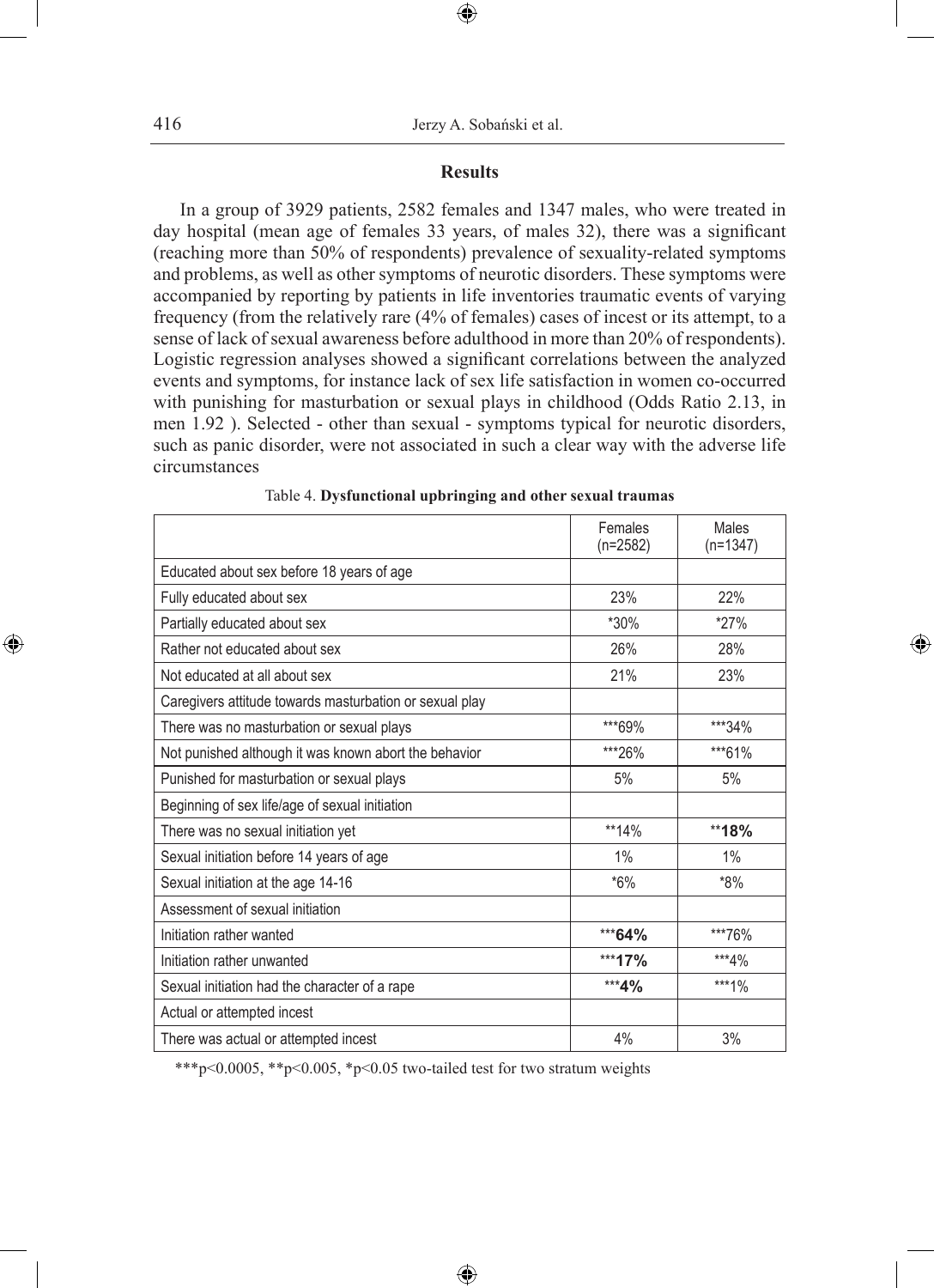As it results from Table 4, (as well as from previous publications [3]), the repressive attitude of parents or caregivers to masturbation or sexual plays experienced 5% of patients (regardless of gender). Supposition that it was known about their behavior, but not punished, was reported by the significantly higher percentage of men  $(p \le 0.0001)$ . The surveyed males significantly less frequently ( $p \le 0.005$ ) than females underwent initiation. Prevalence of definitely premature start in sex life in the form of first intercourse before 14 year of age was relatively rare, concerned approximately 1% of women and men. Females significantly more often (p <0.0001) assessed currently their first intercourse as rather unwanted or having the nature of rape. As many as one fifth of the patients felt that their initiation was unwanted (or it was a rape). The percentage of women and men who reported being a victim of incest, or its attempt was similar  $(4\% \text{ vs. } 3\%, \text{ p} > 0.05)$ . Approximately half of the patients reported that before 18 years of age were not completely or partially educated about sex, this feeling was slightly more common among men  $(47\% \text{ vs. } 51\%, \text{ p} < 0.05)$  [3].

|                                                |                                                                      | Females | Males   |  |  |  |  |  |
|------------------------------------------------|----------------------------------------------------------------------|---------|---------|--|--|--|--|--|
|                                                |                                                                      | n=2582  | n=1347  |  |  |  |  |  |
| <b>SYMPTOMS</b>                                | Percentage of the total                                              | 66%     | 34%     |  |  |  |  |  |
|                                                | Symptoms of sexual dysfunctions                                      |         |         |  |  |  |  |  |
| Dissatisfaction with sexual life               | max severity                                                         | 19%     | 20%     |  |  |  |  |  |
|                                                | present                                                              | ***53%  | ***59%  |  |  |  |  |  |
| Difficulties in sexual intercourse             | max severity                                                         | **8%    | $**11%$ |  |  |  |  |  |
|                                                | present                                                              | ***25%  | ***36%  |  |  |  |  |  |
| Aversion to heterosexual contacts              | max severity                                                         | ***17%  | ***9%   |  |  |  |  |  |
|                                                | present                                                              | ***43%  | ***33%  |  |  |  |  |  |
|                                                | max severity                                                         | ***18%  | ***9%   |  |  |  |  |  |
| Significant reduction or loss of sexual desire | present                                                              | 53%     | 50%     |  |  |  |  |  |
|                                                | max severity                                                         | 9%      | 8%      |  |  |  |  |  |
| Difficulties in contact with the opposite sex  | present                                                              | 41%     | 42%     |  |  |  |  |  |
| Discomfort connected with masturbation         | max severity                                                         | **3%    | **5%    |  |  |  |  |  |
|                                                | present                                                              | ***9%   | ***22%  |  |  |  |  |  |
|                                                | Sexuality-unrelated symptoms -markers of selected neurotic disorders |         |         |  |  |  |  |  |
|                                                | max severity                                                         | ***9%   | ***4%   |  |  |  |  |  |
| Anxiety in an open space                       | present                                                              | ***27%  | ***21%  |  |  |  |  |  |
|                                                | max severity                                                         | 26%     | 24%     |  |  |  |  |  |
| Social anxiety                                 | present                                                              | 72%     | 74%     |  |  |  |  |  |

◈

|  | Table 5. The occurrence and severity of symptoms from the area of sexual health |  |  |  |  |  |
|--|---------------------------------------------------------------------------------|--|--|--|--|--|
|--|---------------------------------------------------------------------------------|--|--|--|--|--|

*table continued on next page*

♠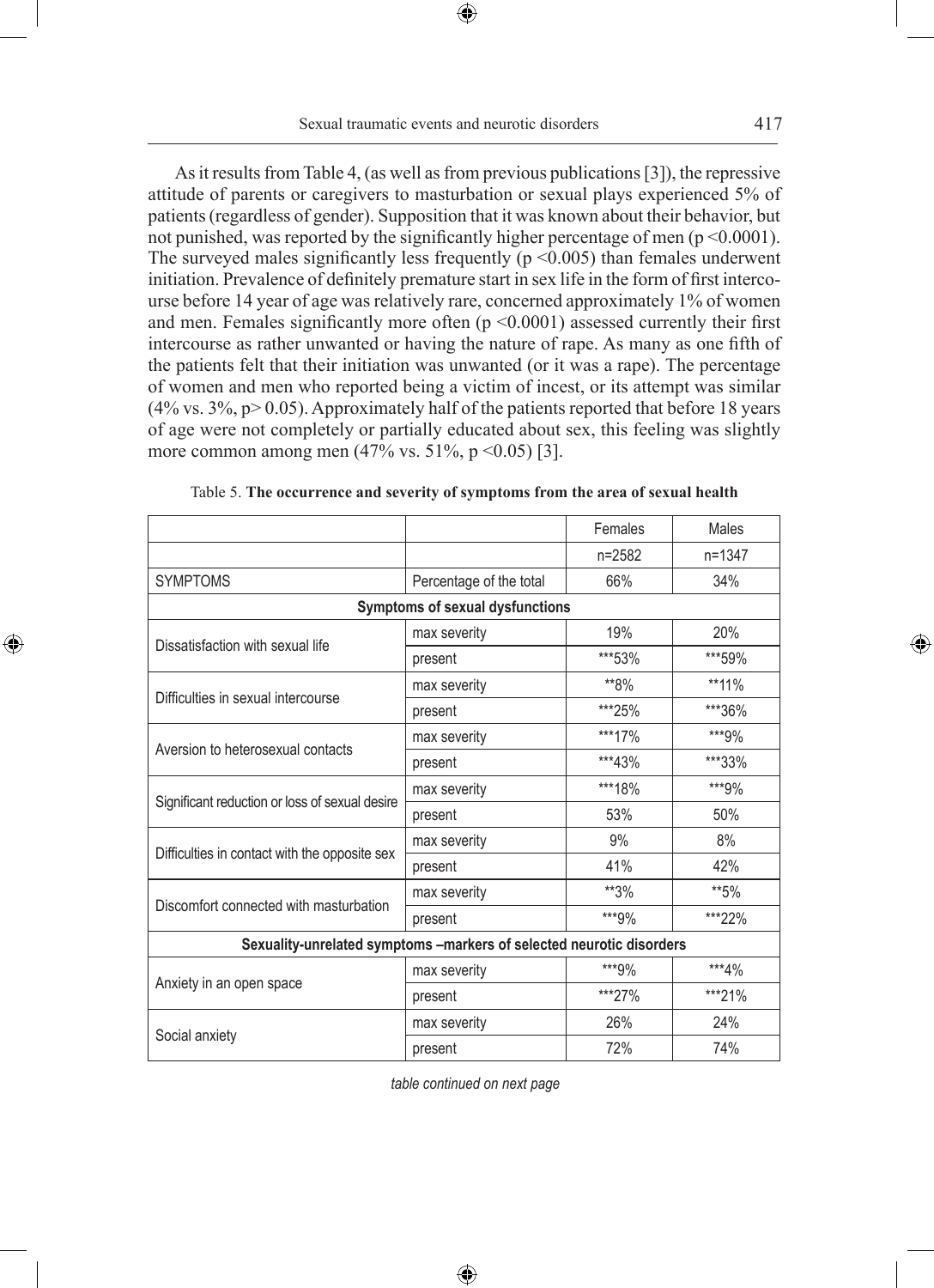| Panic attacks           | max severity | ***18% | ***10%   |
|-------------------------|--------------|--------|----------|
|                         | present      | ***51% | $***41%$ |
|                         | max severity | **22%  | **18%    |
| Compulsive checking     | present      | 65%    | 65%      |
|                         | max severity | **5%   | **3%     |
| Temporary paresis       | present      | **23%  | **19%    |
|                         | max severity | *16%   | $*13%$   |
| Heartache               | present      | $*63%$ | *59%     |
|                         | max severity | 6%     | 5%       |
| Diarrhea                | present      | 30%    | 31%      |
|                         | max severity | 17%    | 16%      |
| Hypochondriacal anxiety | present      | ***46% | ***55%   |
|                         | max severity | ***36% | ***24%   |
| Pessimism               | present      | ***81% | ***74%   |
|                         |              |        |          |

\*p<0.05, \*\*p<0.005, \*\*\*p<0.0005 –test for two stratum weights

The most common complaint of sexual health (Table 5) in the studied group was dissatisfaction with sexual life, which both the presence and considerable nuisance were reported by the highest percentages of females and males. The second symptom present in at least half of the respondents was the weakening of sex drive. The least frequently reported symptom was discomfort accompanying masturbation. Men reported significantly more often than women: dissatisfaction with sex life (59% vs. 53%, p <0.05), difficulties in sexual intercourse (36% vs. 25%, p <0.05), discomfort accompanying masturbation (22% vs. 9%, p <0.05). Females more frequently reported a reluctance to heterosexual contact  $(43\%$  vs.  $33\%$ , p <0.05), also in the maximum intensity. Of the 9 "sexuality-unrelated " symptoms, pessimism and social anxiety occurred most frequently (in more than 70% of respondents).

◈

The table shows the odds ratios (OR coefficients) calculated for 95% confidence intervals, the statistical significance of their assessment was determined:  $* p<0.05$ , \*\* p < 0.005, \*\*\* p < 0.0005

The data contained in Table 6 – *next page*, for a group of female patients, indicate a greater number of statistically significant relations between traumatic events and adverse life circumstances in childhood and adolescence of the respondents with the 6 symptoms and sexual problems, than of such relations for the 9 sexuality-unrelated symptoms. There were no correlations for diarrhea, for several symptoms only marginal. Clearly traumatic "educational" situation, which was in the scope of sexuality the punishment for masturbation or sexual plays, was not associated with any of the analyzed "sexuality-unrelated " symptom of neurotic disorders. The burden for the female patients which was complete lack of sexual awareness in childhood and adolescence, and the favorable fact - their complete sexual awareness (two extremes of the 4 answers to the question in the Life Inventory) were associated significantly with

♠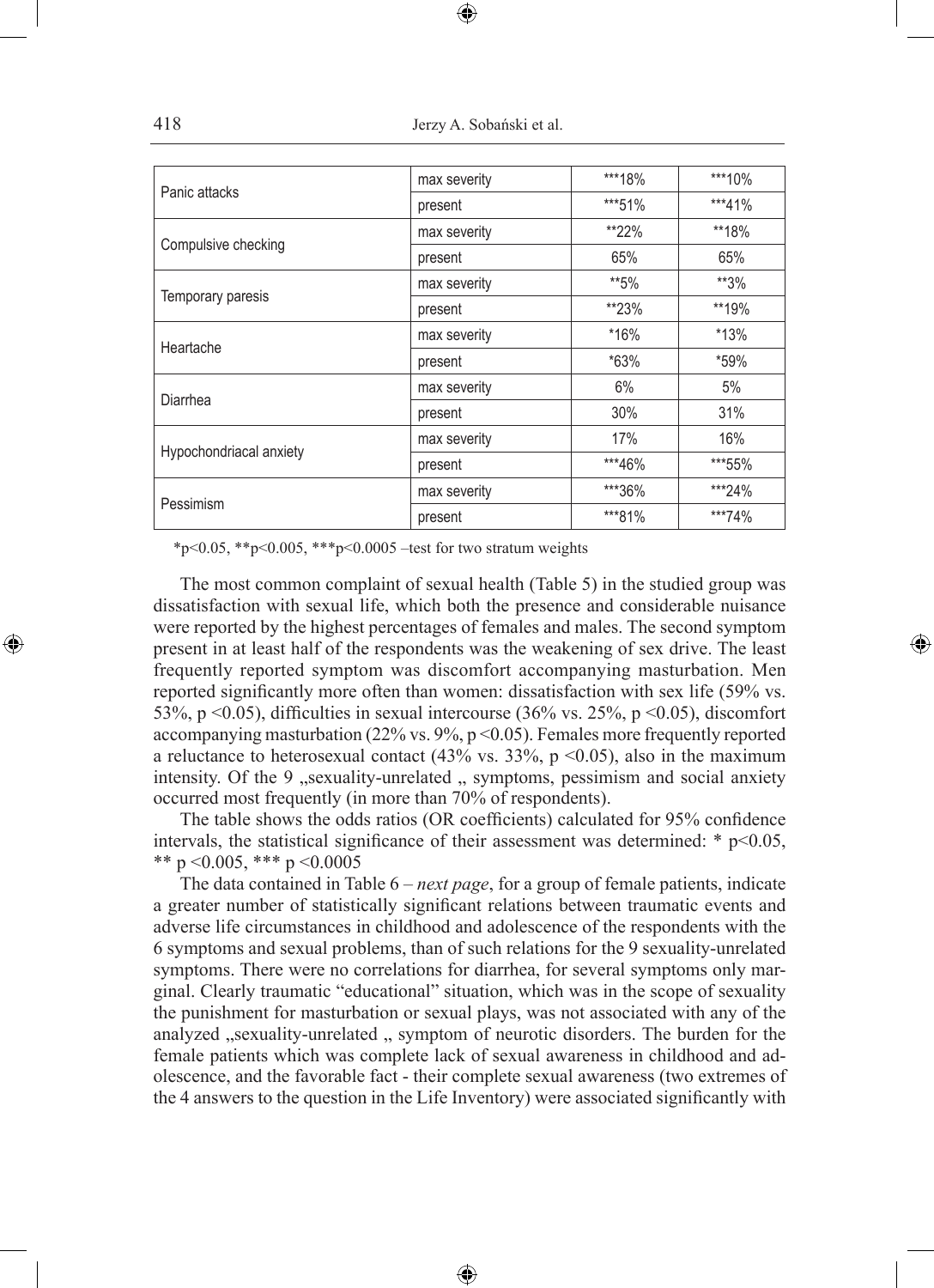### Table 6. **Associations between the female patients' childhood sexual adversities with symptoms of sexual dysfunctions and sexuality-unrelated symptoms of neurotic disorders**

 $\bigoplus$ 

|                                                      | Fully educated about<br>sex. | ᇹ<br>Not educated at<br>about sex | Punished for masturba-<br>tion or sexual plays                                        | There was no sexual<br>initiation yet | Sexual initiation before<br>14 years of age | Sexual initiation at the<br>age 14-16                                                                                         | Initiation rather un-<br>wanted | Sexual initiation had the<br>character of a rape                | There was actual or<br>attempted incest |
|------------------------------------------------------|------------------------------|-----------------------------------|---------------------------------------------------------------------------------------|---------------------------------------|---------------------------------------------|-------------------------------------------------------------------------------------------------------------------------------|---------------------------------|-----------------------------------------------------------------|-----------------------------------------|
|                                                      |                              |                                   | Symptoms of sexual dysfunctions                                                       |                                       |                                             |                                                                                                                               |                                 |                                                                 |                                         |
| Dissatisfaction with<br>sexual life                  | $0.73**$                     | $1.51***$                         | $2.13***$<br>(0.61-0.88) (1.25-1.83) (1.46-3.13) (0.27-0.43) (0.78-3.88)  (1.18-2.37) | $0.34***$                             | 1.74                                        | $1.67**$                                                                                                                      | $1.67***$                       | $2.11**$<br>$(1.35 - 2.06) (1.39 - 3.21)$                       | $1.82**$<br>$(1.20 - 2.74)$             |
| Difficulties in sexual<br>intercourse                | $0.63***$                    | $1.73***$                         | 1.22                                                                                  | $0.19***$                             | 1.01                                        | $1.85***$<br>(0.50-0.79) (1.42-2.13) (0.83-1.80) (0.12-0.28) (0.47-2.18)  (1.31-2.61)  (1.31-2.03)  (1.33-2.93)  (0.90-2.07)  | $1.63***$                       | $1.97**$                                                        | 1.36                                    |
| Aversion to hetero-<br>sexual contacts               | $0.80*$                      | $1.50***$                         | 1.19                                                                                  | $0.51***$                             | 1.20                                        | $1.54*$<br>$(0.66-0.97)(1.24-1.81)(0.84-1.70)(0.40-0.65)(0.56-2.58)(1.10-2.15)(1.24-1.86)(0.82-1.78)$                         | $1.52***$                       | 1.21                                                            | 1.24<br>$(0.84 - 1.82)$                 |
| Significant reduction<br>or loss of sexual<br>desire | $0.75***$                    | $1.58***$                         | 1.06                                                                                  | $0.29***$                             | 1.77                                        | $1.42*$<br>(0.62-0.90) (1.30-1.91) (0.74-1.50) (0.23-0.37) (0.79-3.95)  (1.01-1.99)  (1.22-1.85)  (0.87-1.91)  (0.71-1.53)    | $1.50***$                       | 1.29                                                            | 1.04                                    |
| Difficulties in contact<br>with the opposite sex     | $0.67***$                    | $1.31***$                         | $1.47*$                                                                               | $2.35***$                             | 0.70                                        | 1.19<br>(0.56-0.82) (1.09-1.59) (1.04-2.09) (1.87-2.94) (0.31-1.56) (0.85-1.66) (0.86-1.31) (1.17-2.55) (1.06-2.31)           | 1.06                            | $1.73*$                                                         | $1.57*$                                 |
| Discomfort connec-<br>ted with mastur-<br>bation     | 0.86                         | 1.13                              | $2.39***$                                                                             | $1.82***$                             | 0.73                                        | 0.81<br>(0.62-1.18) (0.83-1.54) (1.52-3.75) (1.32-2.51) (0.17-3.11) (0.44-1.48) (0.77-1.52) (0.55-1.98) (1.33-3.65)           | 1.08                            | 1.04                                                            | $2.20**$                                |
|                                                      |                              |                                   |                                                                                       |                                       |                                             | Sexuality-unrelated symptoms - markers of selected neurotic disorders                                                         |                                 |                                                                 |                                         |
| Anxiety in an open<br>space                          | $0.65***$                    | $1.28*$                           | 0.81                                                                                  | $0.68**$                              | 1.12                                        | $1.49*$<br>(1.04-1.77) (1.04-1.57) (0.54-1.22) (0.52-0.89) (0.49-2.58) (1.05-2.12) (0.95-1.48) (0.74-1.72) (0.51-1.27)        | 1.18                            | 1.13                                                            | 0.80                                    |
| Social anxiety                                       | 0.79                         | 1.14                              | 2.13                                                                                  | 0.97                                  | 1.24                                        | 0.93<br>(0.58-1.08) (0.81-1.60) (0.93-4.90) (0.66-1.41) (0.29-5.26)  (0.53-1.65)  (0.86-1.86) (1.12-11.35) (0.66-3.12)        | 1.27                            | $3.57*$                                                         | 1.43                                    |
| Panic attacks                                        | $0.72**$                     | $1.36**$                          | 1.24                                                                                  | $0.62***$                             | 0.89                                        | 1.19<br>(0.60-0.87) (1.13-1.65) (0.87-1.76) (0.50-0.78) (0.41-1.91)  (0.85-1.66)  (0.97-1.46)  (0.99-2.19)  (0.77-1.68)       | 1.19                            | 1.47                                                            | 1.14                                    |
| Compulsive che-<br>cking                             | $0.65***$                    | $1.52***$                         | 0.86                                                                                  | $0.47***$                             | 1.26                                        | 0.93<br>(0.54-0.79) (1.23-1.87) (0.60-1.24) (0.38-0.59) (0.55-2.89)  (0.66-1.32)  (0.94-1.45)  (1.04-2.52)  (0.52-1.16)       | 1.17                            | $1.62*$                                                         | 0.78                                    |
| Temporary paresis                                    | $0.62***$                    | $1.36**$                          | 1.00                                                                                  | $0.54***$                             | 0.74                                        | 1.02<br>(0.49-0.78) (1.10-1.68) (0.95-1.05) (0.40-0.73) (0.28-1.96)  (0.68-1.53)  (0.90-1.44)  (0.67-1.60)                    | 1.13                            | 1.04                                                            | 1.41<br>$(0.92 - 2.16)$                 |
| Heartache                                            | $0.78*$                      | $1.34**$                          | 1.02<br>(0.65-0.95) (1.09-1.63) (0.69-1.52) (0.37-0.58) (0.42-2.32)                   | $0.47***$                             | 0.99                                        | 0.91                                                                                                                          | $1.28*$                         | 1.34<br>$(0.65-1.29)$ $(1.03-1.59)$ $(0.88-2.03)$ $(0.54-1.18)$ | 0.79                                    |
| Diarrhea                                             | 1.02                         | 1.04                              | 1.39                                                                                  | 0.80                                  | 0.81                                        | 0.89<br>(0.81-1.28) (0.86-1.27) (0.96-1.99) (0.62-1.02) (0.34-1.91) (0.61-1.28) (0.76-1.20) (0.96-2.14) (0.62-1.43)           | 0.96                            | 1.43                                                            | 0.94                                    |
| Hypochondriacal<br>anxiety                           | $0.61***$                    | 1.17                              | 0.92                                                                                  | $0.45***$                             | 0.81                                        | 1.31<br>(0.51-0.74) (0.97-1.42) (0.64-1.31) (0.35-0.57) (0.37-1.74)  (0.94-1.83)  (1.13-1.71)  (0.84-1.81)  (0.62-1.36)       | $1.39**$                        | 1.23                                                            | 0.92                                    |
| Pessimism                                            | 0.86                         | 1.00                              | 1.37                                                                                  | 0.97                                  | 1.00                                        | 1.12<br>(0.68-1.08) (0.99-1.01) $ (0.84-2.26)  (0.73-1.28)  (0.86-1.17)  (0.72-1.74)  (1.06-1.89)  (0.82-2.49)  (0.72-2.06) $ | $1.42*$                         | 1.43                                                            | 1.22                                    |

 $\bigoplus$ 

 $\bigoplus$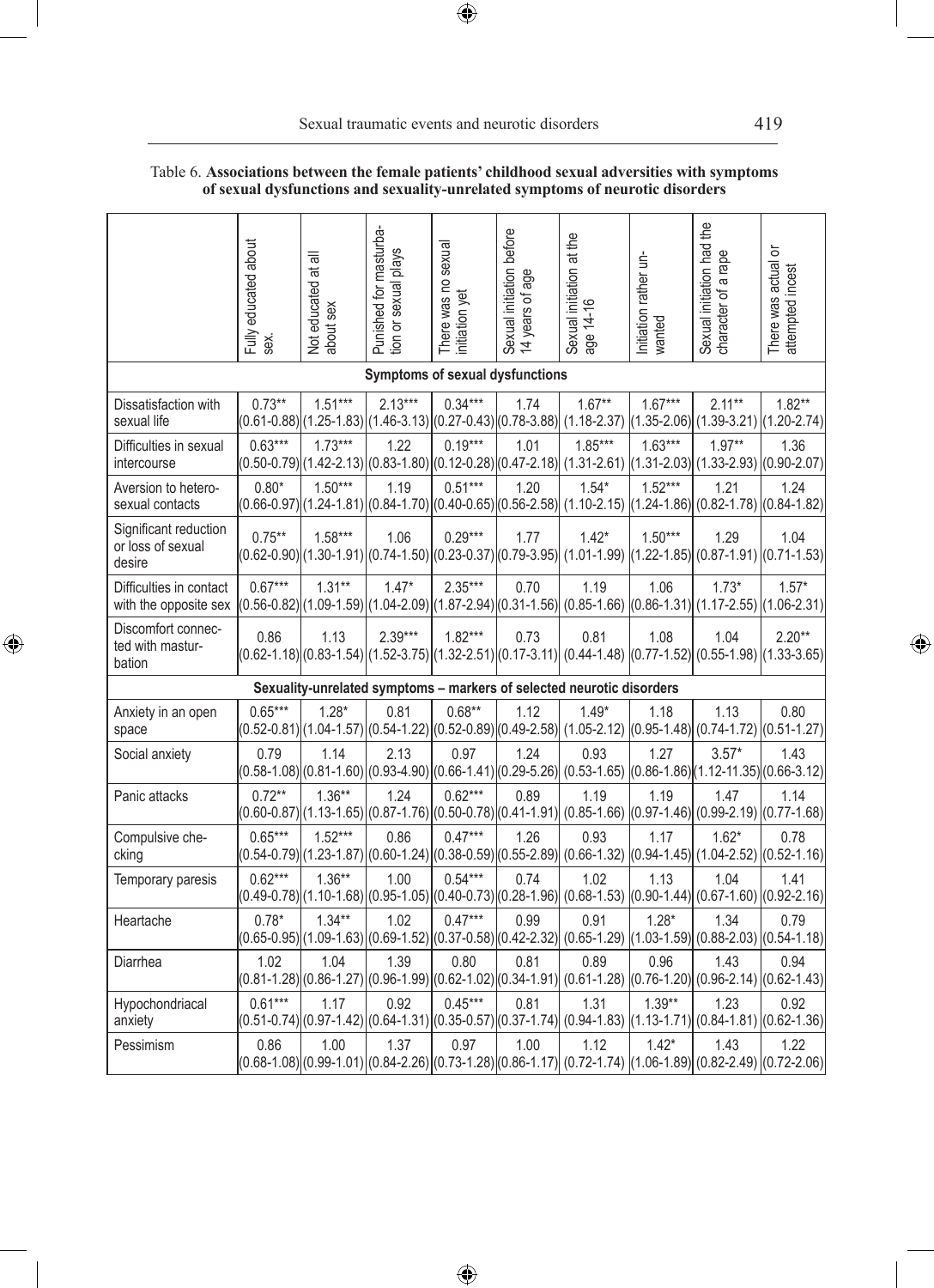4 out of 5 sexual symptoms (apart from masturbation), but with only 5 of 9 sexuality -unrelated symptoms (possibly indicating a generally unfavorable for adaptation to psychosexual development - especially for women but not for men, see Table 7, below - gaps in sexual education).

 $\bigoplus$ 

| Table 7. Associations between the male patients' childhood sexual adversities with symptoms |                                                                               |  |
|---------------------------------------------------------------------------------------------|-------------------------------------------------------------------------------|--|
|                                                                                             | of sexual dysfunctions and sexuality-unrelated symptoms of neurotic disorders |  |

|                          | Fully educated<br>about sex. | Not educated at all<br>about sex | masturbation or<br>sexual plays<br>Punished for                      | There was no<br>sexual initiation yet | Sexual initiation<br>before 14 years<br>of age | $\overline{\overline{a}}$<br>Sexual initiation a<br>the age 14-16 | Initiation rather<br>unwanted | Sexual initiation<br>had the character<br>of a rape | There was actual<br>or attempted incest |
|--------------------------|------------------------------|----------------------------------|----------------------------------------------------------------------|---------------------------------------|------------------------------------------------|-------------------------------------------------------------------|-------------------------------|-----------------------------------------------------|-----------------------------------------|
|                          |                              |                                  |                                                                      | Symptoms of sexual dysfunctions       |                                                |                                                                   |                               |                                                     |                                         |
| Dissatisfaction with     | $0.58***$                    | $1.91***$                        | $1.92*$                                                              | 0.83                                  | 2.45                                           | 0.96                                                              | 1.44                          | 2.08                                                | 1.72                                    |
| sexual life              | $(0.45 - 0.76)$              | $(1.45 - 2.52)$                  | $(1.12 - 3.29)$                                                      | $(0.62 - 1.09)$                       | $(0.80 - 7.49)$                                | $(0.65 - 1.44)$                                                   | $(0.82 - 2.53)$               | $(0.42 - 10.38)$                                    | $(0.85 - 3.51)$                         |
| Difficulties in sexual   | $0.58***$                    | $1.34*$                          | 1.30                                                                 | $0.33***$                             | 2.28                                           | 1.44                                                              | 0.74                          | 1.08                                                | 1.32                                    |
| intercourse              | $(0.44 - 0.78)$              | $(1.03 - 1.74)$                  | $(0.79 - 2.11)$                                                      | $(0.23 - 0.47)$                       | $(0.89 - 5.83)$                                | $(0.96 - 2.17)$                                                   | $(0.42 - 1.32)$               | $(0.26 - 4.55)$                                     | $(0.69 - 2.55)$                         |
| Aversion to heterosexu-  | $0.70*$                      | $1.56***$                        | $1.79*$                                                              | 0.78                                  | 2.08                                           | 0.79                                                              | N/A                           | 2.06                                                | 1.07                                    |
| al contacts              | $(0.53 - 0.93)$              | $(1.20 - 2.03)$                  | $(1.10 - 2.90)$                                                      | $(0.58 - 1.06)$                       | $(0.82 - 5.27)$                                | $(0.51 - 1.24)$                                                   |                               | $(0.51 - 8.30)$                                     | $(0.54 - 2.10)$                         |
| Significant reduction or | $0.65**$                     | $1.65***$                        | $1.84*$                                                              | $0.43***$                             | N/A                                            | 0.89                                                              | 1.07                          | 0.99                                                | 0.72                                    |
| loss of sexual desire    | $(0.50 - 0.84)$              | $(1.27 - 2.13)$                  | $(1.12 - 3.04)$                                                      | $(0.32 - 0.57)$                       |                                                | $(0.60 - 1.34)$                                                   | $(0.63 - 1.80)$               | $(0.14 - 6.96)$                                     | $(0.37 - 1.38)$                         |
| Difficulties in contact  | $0.58***$                    | $1.61***$                        | 0.96                                                                 | $2.94***$                             | 0.68                                           | $0.56*$                                                           | 1.03                          | 2.28                                                | 1.38                                    |
| with the opposite sex    | $(0.44 - 0.76)$              | $(1.25 - 2.09)$                  | $(0.59 - 1.56)$                                                      | $(2.20-3.92)$                         | $(0.25 - 1.82)$                                | $(0.36 - 0.87)$                                                   | $(0.61 - 1.74)$               | $(0.54 - 9.61)$                                     | $(0.72 - 2.62)$                         |
| Discomfort connected     | 0.74                         | $1.56**$                         | 1.55                                                                 | $3.12***$                             | 1.01                                           | 0.68                                                              | 1.49                          | 2.12                                                | $2.11*$                                 |
| with masturbation        | $(0.53 - 1.02)$              | $(1.16 - 2.08)$                  | $(0.91 - 2.63)$                                                      | $(2.32 - 4.21)$                       | $(0.45 - 2.26)$                                | $(0.40 - 1.16)$                                                   | $(0.83 - 2.66)$               | $(0.50 - 8.95)$                                     | $(1.07 - 4.13)$                         |
|                          |                              |                                  | Sexuality-unrelated symptoms -markers of selected neurotic disorders |                                       |                                                |                                                                   |                               |                                                     |                                         |
| Anxiety in an open       | 0.85                         | 0.98                             | 1.09                                                                 | $0.53**$                              | 1.42                                           | 1.27                                                              | 1.30                          | 2.22                                                | 0.83                                    |
| space                    | $(0.61 - 1.17)$              | $(0.71 - 1.35)$                  | $(0.62 - 1.94)$                                                      | $(0.36 - 0.79)$                       | $(0.50 - 4.02)$                                | $(0.79 - 2.02)$                                                   | $(0.71 - 2.37)$               | $(0.53 - 9.35)$                                     | $(0.36 - 1.90)$                         |
| Social anxiety           | 0.71<br>$(0.49 - 1.04)$      | 1.11<br>$(0.74 - 1.67)$          | 0.56<br>$(0.30 - 1.05)$                                              | 1.15<br>$(0.74 - 1.80)$               | N/A                                            | 0.65<br>$(0.37 - 1.12)$                                           | 2.51<br>$(0.77 - 8.12)$       | N/A                                                 | 0.87<br>$(0.33 - 2.28)$                 |
| Panic attacks            | 1.06                         | 1.10                             | 0.95                                                                 | $0.67*$                               | 0.71                                           | $1.87**$                                                          | $1.81*$                       | 1.44                                                | 1.17                                    |
|                          | $(0.82 - 1.38)$              | $(0.85 - 1.43)$                  | $(0.58 - 1.57)$                                                      | $(0.50 - 0.89)$                       | $(0.27 - 1.92)$                                | $(1.25 - 2.80)$                                                   | $(1.07 - 3.08)$               | $(0.36 - 5.79)$                                     | $(0.61 - 2.24)$                         |
| Compulsive checking      | $0.74*$                      | 1.17                             | 0.95                                                                 | 1.03                                  | 0.83                                           | 1.32                                                              | 0.86                          | 0.53                                                | 0.58                                    |
|                          | $(0.56 - 0.96)$              | $(0.89 - 1.53)$                  | $(0.58 - 1.57)$                                                      | $(0.76 - 1.39)$                       | $(0.32 - 2.16)$                                | $(0.85 - 2.05)$                                                   | $(0.50 - 1.49)$               | $(0.13 - 2.13)$                                     | $(0.30 - 1.11)$                         |
| Temporary paresis        | 1.02                         | 1.10                             | 1.07                                                                 | $0.43***$                             | 1.65                                           | $1.85*$                                                           | 0.88                          | $7.22*$                                             | 0.49                                    |
|                          | $(0.74 - 1.42)$              | $(0.80 - 1.51)$                  | $(0.58 - 1.96)$                                                      | $(0.27 - 0.66)$                       | $(0.58 - 4.68)$                                | $(1.18 - 2.90)$                                                   | $(0.44 - 1.77)$               | $(1.71 - 30.47)$                                    | $(0.17 - 1.40)$                         |
| Heartache                | 0.84                         | 0.96                             | 1.36                                                                 | $0.49***$                             | 0.87                                           | $1.77*$                                                           | 0.74                          | 1.17                                                | $0.40*$                                 |
|                          | $(0.65 - 1.08)$              | $(0.74 - 1.24)$                  | $(0.82 - 2.26)$                                                      | $(0.37 - 0.64)$                       | $(0.34 - 2.22)$                                | $(1.14 - 2.75)$                                                   | $(0.44 - 1.25)$               | $(0.28 - 4.90)$                                     | $(0.20 - 0.77)$                         |
| Diarrhea                 | 1.19                         | 1.02                             | 1.27                                                                 | 0.76                                  | 0.64                                           | $1.55*$                                                           | 1.40                          | 3.80                                                | 0.70                                    |
|                          | $(0.90 - 1.56)$              | $(0.78 - 1.34)$                  | $(0.77 - 2.11)$                                                      | $(0.55 - 1.04)$                       | $(0.21 - 1.97)$                                | $(1.03 - 2.34)$                                                   | $(0.81 - 2.42)$               | $(0.90 - 16.01)$                                    | $(0.33 - 1.48)$                         |
| Hypochondriacal anxiety  | $0.72*$                      | 0.81                             | 0.86                                                                 | $0.52***$                             | 0.41                                           | 1.51                                                              | 1.17                          | 1.37                                                | 0.73                                    |
|                          | $(0.55 - 0.93)$              | $(0.63 - 1.04)$                  | $(0.53 - 1.40)$                                                      | $(0.40 - 0.69)$                       | $(0.15 - 1.09)$                                | $(0.99 - 2.29)$                                                   | $(0.69 - 2.00)$               | $(0.33 - 5.76)$                                     | $(0.38 - 1.40)$                         |
| Pessimism                | 0.99<br>$(0.81 - 1.22)$      | $1.42*$<br>$(1.05 - 1.94)$       | 1.75<br>$(0.93 - 3.31)$                                              | 1.01<br>$(0.42 - 2.43)$               | 1.78<br>$(0.51 - 6.19)$                        | 1.51<br>$ (0.91 - 2.50)  (0.66 - 2.32) $                          | 1.24                          | 2.49<br>$(0.30 - 20.32)$                            | 1.14<br>$(0.54 - 2.44)$                 |

 $\bigoplus$ 

The table shows the odds ratios (OR coefficients) calculated for 95% confidence intervals, the statistical significance of their assessment was determined:  $* p \le 0.05$ , \*\* p < 0.005, \*\*\* p < 0.0005

 $\bigoplus$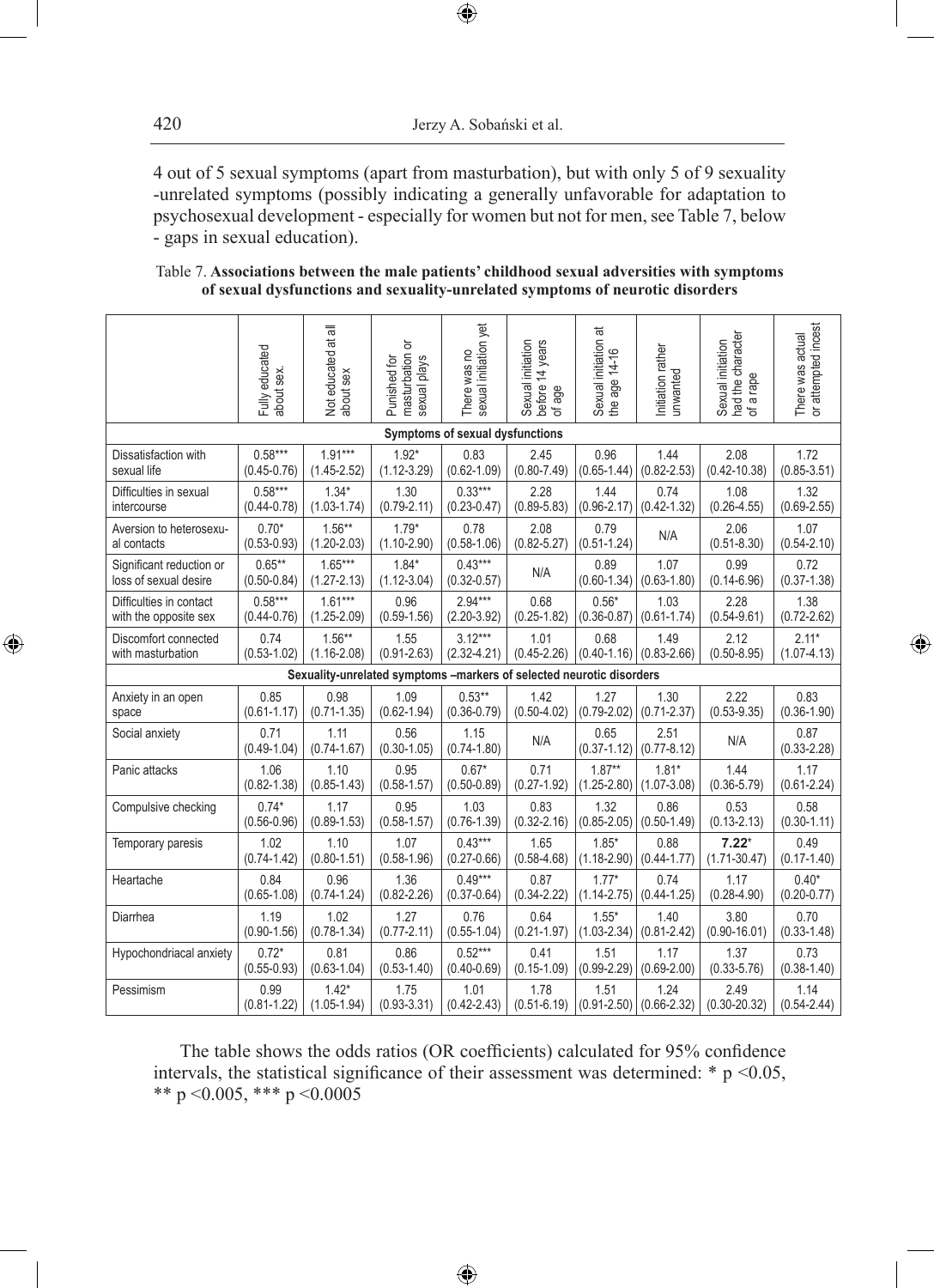Data concerning a group of men (presented in Table 7), even more than for a group of women (Table 6) show greater number of a statistically significant links between childhood traumatic events from the scope of sex life with six symptoms and dysfunctions concerning sexuality than with nine other marker symptoms for other areas of neurotic disorders. Also the protective, positive relationship between the favorable circumstance, which is the full sexual awareness with the absence of sexual disorders has been reported significantly less frequently for symptoms other than sexual. Lack of relationship between traumatic events in childhood and adolescence in male patients with symptoms of social anxiety and fear of open spaces also draws attention. Statistically significant relationship between unwanted sexual initiation (described as rather unwanted" and as "having the nature of rape") was observed for most of the symptoms and sexual dysfunctions in women (Table 6) but not in the group of men (Table 7), while for the sexuality-unrelated symptoms in a relatively small group of men - but still - a very significant risk of conversion paresis was found ( $OR = 7.22$ , p <0.05) such distinctive symptom of the of high risk in group of women raped during the initiation seems to be fear in social situations (OR =  $3.57$ , p < 0.05).

Sexual initiation before 14 years of age did not occur often enough to make the relationships concerning it statistically significant neither with regard to sexual symptoms nor to the analyzed sexuality-unrelated symptoms. Remarkably, however, it seems that in the males group sexual initiation at the age of 14-16 years was not associated with increased exposure to any of the 6 analyzed sexual symptoms, but it did with 4 of the sexuality-unrelated symptoms (probably because of the undoubtedly different experiencing initiation depending on gender - by women ambivalently, whereas by men - as a successes). In this context, it is also not surprising that the males early initiation was associated with a significantly lower risk of 'fear of contact with the opposite sex' (OR =  $0.56$ , p < 0.01). Patients of both genders, who have not yet undergone initiation, were at greater risk of two symptoms: difficulties in contact with the opposite sex and discomfort associated with masturbation, but in relation to the other four sexual symptoms and the nine sexuality-unrelated symptoms, the risk of their occurrence was not changed or even smaller (perhaps they did not enter into certain types of closeness with others, associated directly with exposure to these problems, such as pain during intercourse).

◈

To check the reliability of the results, and especially their independence from potentially interfering socio-demographic factors such as age, marital status, sexual experience, the decade of data collection, etc., analyzes of the above presented connections were carried out in subgroups formed taking into consideration these variables. Due to the space limit the presentation of results was restricted here to analyzes only of the symptom of dissatisfaction with sex life in groups of women and men (Tables 8 and 9). The dominant observation for all examined factors turned out to be the marginal impact on the previously shown picture and at the same time the influence consistent with the objective circumstances and clinical knowledge (e.g., certain relationships proved to be stronger for the group of people brought up in small towns and villages).

⊕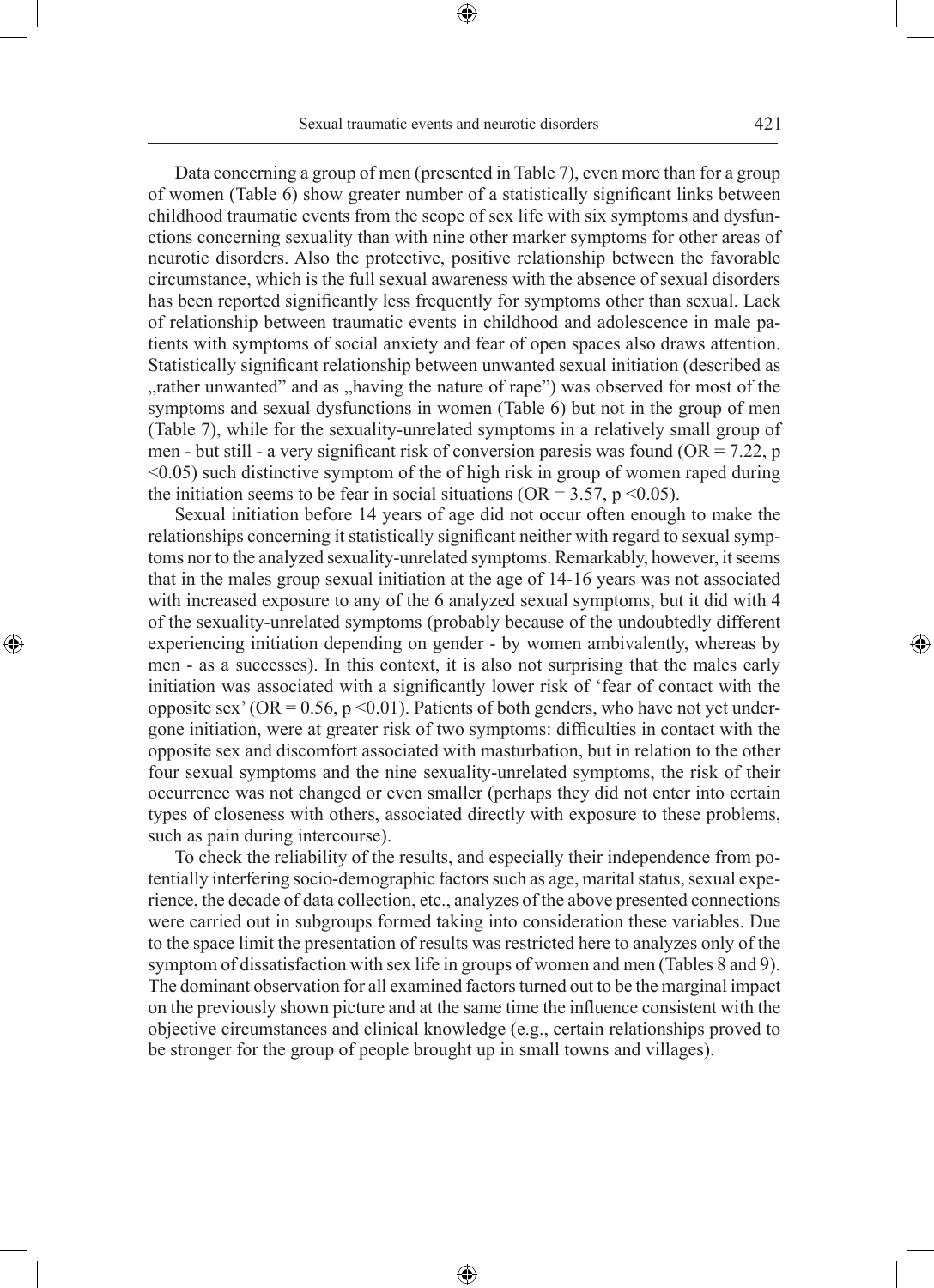422 Jerzy A. Sobański et al.

|                              | Not educated at all about<br>sex | Punished for masturba-<br>tion or sexual plays | Sexual initiation before<br>14 years of age | Sexual initiation at the<br>age 14-16 | Initiation rather unwan-<br>ted | Sexual initiation had the<br>character of a rape | There was actual or<br>attempted incest |
|------------------------------|----------------------------------|------------------------------------------------|---------------------------------------------|---------------------------------------|---------------------------------|--------------------------------------------------|-----------------------------------------|
| Females - altogether         | $1.51***$                        | $2.13***$                                      | 1.74                                        | $1.67**$                              | $1.67***$                       | $2.11***$                                        | $1.82**$                                |
|                              | $(1.25 - 1.83)$                  | $(1.46 - 3.13)$                                | $(0.78 - 3.88)$                             | $(1.18 - 2.37)$                       | $(1.35 - 2.06)$                 | $(1.39 - 3.21)$                                  | $(1.20 - 2.74)$                         |
| Treated before 1991          | $1.97***$<br>$(1.37 - 2.85)$     | $3.69**$<br>$(1.49 - 9.10)$                    | 0.85<br>$(0.12 - 6.05)$                     | 1.40<br>$(0.65 - 3.01)$               |                                 |                                                  |                                         |
| Treated after 1990           | $1.37*$                          | $1.91**$                                       | 2.06                                        | $1.81**$                              | $1.82***$                       | $1.83*$                                          | $1.84*$                                 |
|                              | $(1.09 - 1.72)$                  | $(1.24 - 2.92)$                                | $(0.84 - 5.04)$                             | $(1.22 - 2.69)$                       | $(1.40 - 2.35)$                 | $(1.10-3.04)$                                    | $(1.18 - 2.88)$                         |
| Younger than 26 years of     | 1.06                             | 1.89                                           | 2.04                                        | 1.52                                  | 1.50                            | 2.20                                             | 1.17                                    |
| age                          | $(0.65 - 1.74)$                  | $(0.85 - 4.20)$                                | $(0.34 - 12.34)$                            | $(0.83 - 2.78)$                       | $(0.89 - 2.54)$                 | $(0.71 - 6.82)$                                  | $(0.53 - 2.57)$                         |
| Older than 25 years of age   | $1.47***$                        | $2.15***$                                      | 1.60                                        | $1.90**$                              | $1.30*$                         | $1.93**$                                         | $2.19**$                                |
|                              | $(1.19 - 1.82)$                  | $(1.38 - 3.35)$                                | $(0.65 - 3.95)$                             | $(1.22 - 2.96)$                       | $(1.04 - 1.63)$                 | $(1.22 - 3.04)$                                  | $(1.32 - 3.63)$                         |
| Working                      | $1.58***$                        | $2.07**$                                       | 2.08                                        | $1.74*$                               | $1.55***$                       | $2.03**$                                         | $2.42**$                                |
|                              | $(1.26 - 1.98)$                  | $(1.31 - 3.27)$                                | $(0.74 - 5.86)$                             | $(1.11 - 2.74)$                       | $(1.21 - 1.98)$                 | $(1.26 - 3.27)$                                  | $(1.42 - 4.11)$                         |
| White-collar worker          | $1.80***$                        | $2.02*$                                        | 1.90                                        | 1.30                                  | $1.80***$                       | 1.91                                             | $2.35*$                                 |
|                              | $(1.32 - 2.46)$                  | $(1.13 - 3.60)$                                | $(0.49 - 7.39)$                             | $(0.70 - 2.41)$                       | $(1.30 - 2.48)$                 | $(0.99 - 3.71)$                                  | $(1.17 - 4.72)$                         |
| Blue-collar worker           | 1.43<br>$(0.88 - 2.32)$          | 2.61<br>$(0.82 - 8.29)$                        | N/A                                         | $2.52*$<br>$(1.14 - 5.60)$            | 1.18<br>$(0.71 - 1.97)$         | 1.33<br>$(0.50 - 3.54)$                          | 3.19<br>$(0.87 - 11.71)$                |
| <b>Students</b>              | 1.06<br>$(0.56 - 2.00)$          | 2.00<br>$(0.78 - 5.10)$                        | N/A                                         | 1.56<br>$(0.50 - 4.89)$               | $2.27*$<br>$(1.13 - 4.56)$      | 0.96<br>$(0.06 - 15.72)$                         | 0.68<br>$(0.27 - 1.75)$                 |
| Brought up in a city         | 1.18                             | $2.63**$                                       | 0.89                                        | $1.78*$                               | $1.38*$                         | 1.47                                             | 1.15                                    |
|                              | $(0.89 - 1.56)$                  | $(1.47 - 4.70)$                                | $(0.31 - 2.57)$                             | $(1.15 - 2.76)$                       | $(1.02 - 1.88)$                 | $(0.78 - 2.77)$                                  | $(0.65 - 2.03)$                         |
| Brought up in a small town   | $1.87***$                        | $1.79*$                                        | $4.63*$                                     | 1.55                                  | $1.96***$                       | $2.72**$                                         | $2.94**$                                |
| or a village                 | $(1.43 - 2.45)$                  | $(1.08 - 2.98)$                                | $(1.02 - 21.02)$                            | $(0.86 - 2.79)$                       | $(1.46 - 2.63)$                 | $(1.53 - 4.84)$                                  | $(1.57 - 5.51)$                         |
| Not married                  | 1.08                             | $1.83*$                                        | 1.33                                        | $1.81*$                               | 1.39                            | 1.34                                             | 1.27                                    |
|                              | $(0.74 - 1.57)$                  | $(1.02 - 3.27)$                                | $(0.33 - 5.36)$                             | $(1.02 - 3.20)$                       | $(0.94 - 2.04)$                 | $(0.65 - 2.78)$                                  | $(0.64 - 2.49)$                         |
| Married, divorced, widows    | $1.51**$                         | $2.54**$                                       | 1.90                                        | $1.60*$                               | $1.66***$                       | $2.51**$                                         | $2.25***$                               |
|                              | $(1.20 - 1.90)$                  | $(1.49 - 4.32)$                                | $(0.68 - 5.31)$                             | $(1.02 - 2.50)$                       | $(1.28 - 2.16)$                 | $(1.45 - 4.35)$                                  | $(1.30 - 3.92)$                         |
| Virgins                      | 0.88<br>$(0.42 - 1.84)$          | 1.63<br>$(0.64 - 4.18)$                        | N/A                                         | N/A                                   | N/A                             | N/A                                              |                                         |
| Long-term relationship       | $1.50**$                         | $2.88**$                                       | 1.20                                        | 1.09                                  | $1.66***$                       | $2.15*$                                          | 1.61                                    |
|                              | $(1.16 - 1.95)$                  | $(1.52 - 5.47)$                                | $(0.40 - 3.60)$                             | $(0.71 - 1.68)$                       | $(1.25 - 2.21)$                 | $(1.14 - 4.06)$                                  | $(0.89 - 2.91)$                         |
| Frequent intercourses        | $1.64*$                          | $2.98**$                                       | 0.93                                        | 1.31                                  | $1.75**$                        | $2.09*$                                          | 1.29                                    |
|                              | $(1.22 - 2.20)$                  | $(1.47 - 6.06)$                                | $(0.28 - 3.07)$                             | $(0.83 - 2.07)$                       | $(1.27 - 2.40)$                 | $(1.03 - 4.24)$                                  | $(0.70 - 2.39)$                         |
| Currently no sexual contacts | 1.32                             | $1.82*$                                        | 1.31                                        | $3.21***$                             | $1.50*$                         | $2.41*$                                          | 1.64                                    |
|                              | $(0.96 - 1.81)$                  | $(1.04 - 3.16)$                                | $(0.26 - 6.52)$                             | $(1.57 - 6.59)$                       | $(1.06 - 2.14)$                 | $(1.24 - 4.70)$                                  | $(0.86 - 3.15)$                         |

# Table 8. **Associations between dissatisfaction with sex life and traumatic events in the female group, after controlling for selected socio-demographic features**

 $\bigoplus$ 

*table continued on next page*

 $\bigoplus$ 

 $\bigoplus$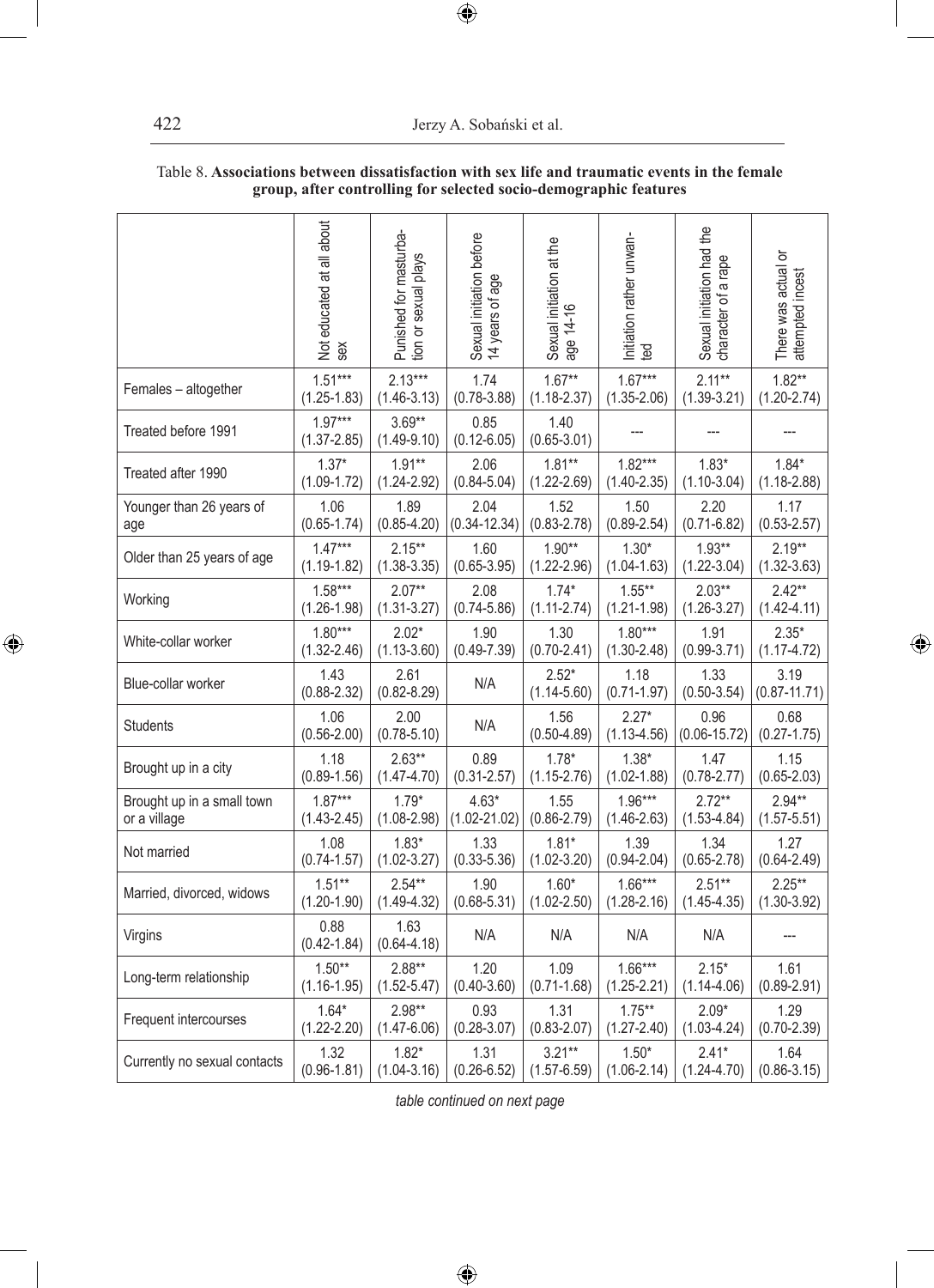$\bigoplus$ 

| Having children     | $1.37*$ | $2.24*$<br>$(1.07-1.75)$ $(1.25-4.03)$ $(0.65-8.49)$ $(1.03-2.71)$ $(1.15-2.01)$ $(1.41-4.50)$ $(1.12-3.79)$   | 2.36 | $1.67*$ | $1.52**$ | $2.52**$ | $2.06*$ |
|---------------------|---------|----------------------------------------------------------------------------------------------------------------|------|---------|----------|----------|---------|
| Not having children | 1.31    | $2.25***$<br>$(0.94-1.82)$ $(1.34-3.78)$ $(0.40-3.94)$ $(1.00-2.81)$ $(1.14-2.27)$ $(0.68-2.64)$ $(0.88-2.86)$ | 1.26 | $1.68*$ | $1.61*$  | 1.34     | 1.59    |

The table shows the odds ratios (OR coefficients) calculated for 95% confidence intervals, the statistical significance of their assessment was determined: \* p <0.05, \*\* p <0.005, \*\*\* p <0.0005 (– indicates situations where it was impossible to calculate the OR coefficients)

Table 9. **Associations between dissatisfaction with sex life and traumatic events in the male group, after controlling for selected socio-demographic features**

|                                            | Not educated at all about<br>sex | Punished for masturba-<br>tion or sexual plays | Sexual initiation before<br>14 years of age | Sexual initiation at the<br>age 14-16 | Initiation rather unwanted | Sexual initiation had the<br>character of a rape | There was actual or<br>attempted incest |
|--------------------------------------------|----------------------------------|------------------------------------------------|---------------------------------------------|---------------------------------------|----------------------------|--------------------------------------------------|-----------------------------------------|
| Males - altogether                         | $1.91***$<br>$(1.45 - 2.52)$     | $1.92*$<br>$(1.12 - 3.29)$                     | 2.45<br>$(0.80 - 7.49)$                     | 0.96<br>$(0.65 - 1.44)$               | 1.44<br>$(0.82 - 2.53)$    | 2.08<br>$(0.42 - 10.38)$                         | 1.72<br>$(0.85 - 3.51)$                 |
| Treated before 1991                        | $1.98**$<br>$(1.31 - 2.99)$      | $2.13*$<br>$(1.01 - 4.47)$                     | 2.95<br>$(0.62 - 14.07)$                    | 0.84<br>$(0.47 - 1.51)$               | 1.73<br>$(0.65 - 4.56)$    | 1.83<br>$(0.35 - 9.54)$                          | 3.23<br>$(0.91 - 11.50)$                |
| Treated after 1990                         | $1.86**$<br>$(1.28 - 2.69)$      | 1.74<br>$(0.79 - 3.82)$                        | 2.01<br>$(4.03 - 10.07)$                    | 1.11<br>$(0.62 - 1.97)$               | 1.30<br>$(0.65 - 2.58)$    | N/A                                              | 1.17<br>$(0.49 - 2.83)$                 |
| Younger than 26 years of age               | 3.68<br>$(0.94 - 14.35)$         | 3.60<br>$(0.30 - 43.52)$                       | N/A                                         | 3.83<br>$(0.63 - 23.18)$              | N/A                        | N/A                                              | 3.83<br>$(0.63 - 23.18)$                |
| Older than 25 years of age                 | 1.75<br>$(0.95 - 3.25)$          | 1.52<br>$(0.41 - 5.74)$                        | 0.90<br>$(0.08 - 10.13)$                    | 0.68<br>$(0.38 - 1.21)$               | 1.69<br>$(0.45 - 6.26)$    | N/A                                              | N/A                                     |
| Working                                    | $1.68**$<br>$(1.24 - 2.27)$      | $1.83*$<br>$(1.02 - 3.28)$                     | 4.25<br>$(0.95 - 18.95)$                    | 1.00<br>$(0.76 - 1.32)$               | 1.45<br>$(0.76 - 2.75)$    | 1.29<br>$(0.23 - 7.08)$                          | 1.96<br>$(0.83 - 4.66)$                 |
| White-collar worker                        | 1.31<br>$(0.80 - 2.13)$          | 2.51<br>$(0.93 - 6.79)$                        | 1.36<br>$(0.26 - 7.14)$                     | 1.51<br>$(0.62 - 3.68)$               | 1.09<br>$(0.36 - 3.25)$    | 1.08<br>$(0.10 - 12.08)$                         | 1.36<br>$(0.26 - 7.14)$                 |
| Blue-collar worker                         | $2.05**$<br>$(1.32 - 3.17)$      | 1.42<br>$(0.62 - 3.22)$                        | N/A                                         | 0.89<br>$(0.49 - 1.61)$               | 1.25<br>$(0.54 - 2.89)$    |                                                  | 2.30<br>$(0.83 - 6.38)$                 |
| <b>Students</b>                            | $4.39**$<br>$(1.70 - 11.33)$     | 1.97<br>$(0.49 - 7.92)$                        | 1.64<br>$(0.14 - 18.71)$                    | 0.53<br>$(0.09 - 3.31)$               | 1.09<br>$(0.23 - 5.06)$    |                                                  |                                         |
| Brought up in a city                       | $2.04**$<br>$(1.35 - 3.10)$      | 1.35<br>$(0.69 - 2.63)$                        | 3.47<br>$(0.40 - 29.96)$                    | 1.14<br>$(0.65 - 1.98)$               | 1.60<br>$(0.77 - 3.32)$    | 2.77<br>$(0.31 - 24.98)$                         | 1.15<br>$(0.41 - 3.21)$                 |
| Brought up in a small town<br>or a village | $1.82**$<br>$(1.26 - 2.63)$      | $3.49*$<br>$(1.31 - 9.28)$                     | 2.12<br>$(0.57 - 7.90)$                     | 0.78<br>$(0.43 - 1.44)$               | 1.23<br>$(0.51 - 2.97)$    | 1.40<br>$(0.13 - 15.53)$                         | 2.43<br>$(0.89 - 6.67)$                 |
| Not married                                | $2.55***$<br>$(1.67 - 3.90)$     | 1.90<br>$(0.78 - 4.64)$                        | 1.08<br>$(0.18 - 6.55)$                     | 0.76<br>$(0.37 - 1.53)$               | 1.79<br>$(0.73 - 4.40)$    |                                                  | 1.79<br>$(0.73 - 4.40)$                 |
| Married, divorced, widowers                | $1.52*$<br>$(1.05 - 2.19)$       | 1.91<br>$(0.97 - 3.76)$                        | 3.75<br>$(0.82 - 17.08)$                    | 1.07<br>$(0.65 - 1.78)$               | 1.24<br>$(0.60 - 2.55)$    | 1.01<br>$(0.29 - 3.47)$                          | 1.69<br>$(0.52 - 5.45)$                 |

 $\bigoplus$ 

*table continued on next page*

 $\bigoplus$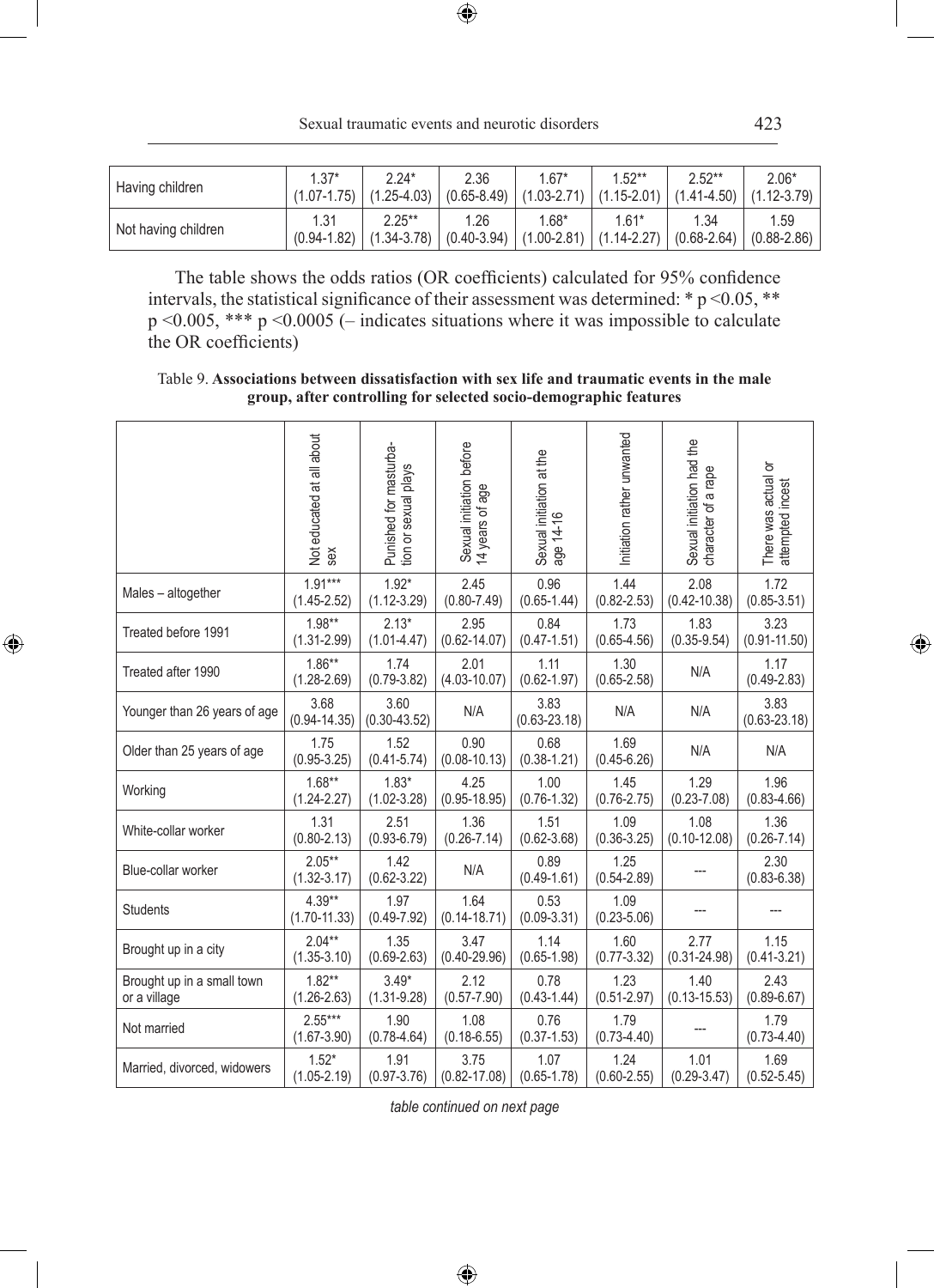424 Jerzy A. Sobański et al.

⊕

| Before initiation            | $3.17**$<br>$(1.62 - 6.20)$ | 1.88<br>$(0.56 - 6.31)$ | N/A              | N/A             | N/A             | N/A              | 1.65<br>$(0.40 - 6.79)$ |
|------------------------------|-----------------------------|-------------------------|------------------|-----------------|-----------------|------------------|-------------------------|
| Long-term relationship       | 1.41                        | 1.94                    | 2.62             | 0.97            | 1.04            | 1.55             | 1.73                    |
|                              | $(0.97 - 2.04)$             | $(0.97 - 3.87)$         | $(0.71 - 9.64)$  | $(0.57 - 1.62)$ | $(0.48 - 2.22)$ | $(0.14 - 17.28)$ | $(0.59 - 5.03)$         |
| Frequent intercourses        | 1.42                        | $2.66*$                 | 3.46             | 1.05            | 1.06            | 1.69             | 1.71                    |
|                              | $(0.97 - 2.07)$             | $(1.23 - 5.75)$         | $(0.97 - 12.40)$ | $(0.63 - 1.74)$ | $(0.49 - 2.30)$ | $(0.15 - 18.84)$ | $(0.63 - 4.63)$         |
| Currently no sexual contacts | $2.86***$                   | 1.47                    | 1.35             | 0.86            | 2.52            | 2.03             | 2.07                    |
|                              | $(1.76 - 4.65)$             | $(0.59 - 3.68)$         | $(0.12 - 15.08)$ | $(0.32 - 2.36)$ | $(0.92 - 6.93)$ | $(0.21 - 19.80)$ | $(0.66 - 6.53)$         |
| Having children              | $1.55*$                     | 1.68                    | 2.59             | 1.03            | 1.07            | 1.28             | 1.29                    |
|                              | $(1.04 - 2.31)$             | $(0.76 - 3.69)$         | $(0.54 - 12.35)$ | $(0.61 - 1.74)$ | $(0.51 - 2.24)$ | $(0.12 - 14.26)$ | $(0.38 - 4.33)$         |
| Not having children          | $2.29***$                   | $2.15*$                 | 2.24             | 0.81            | 2.06            | 2.98             | 2.06                    |
|                              | $(1.56 - 3.36)$             | $(1.03 - 4.51)$         | $(0.45 - 11.21)$ | $(0.42 - 1.57)$ | $(0.85 - 4.97)$ | $(0.33 - 26.92)$ | $(0.85 - 4.97)$         |

The table shows the odds ratios (OR coefficients) calculated for 95% confidence intervals, the statistical significance of their assessment was determined:  $* p \le 0.05$ ,  $**$ p <0.005, \*\*\* p <0.0005(--- indicates situations where it was impossible to calculate the OR coefficients)

#### **Discussion**

Sexual abuse in childhood or adulthood are not the only risk factors of sexual dysfunctions and other symptoms included in the neurotic disorders According to the theory of multivariate etiology of both neuroses and sexual dysfunctions, they are also inadequate sex education, repressive attitude of parents and carers towards sexuality as well as other adverse life events from the scope of sexual development, such as unwanted initiation. This following research confirms the association of such circumstances, especially strong with sexual symptoms, as well as with some sexuality-unrelated ones, such as social anxiety in women raped during the initiation or conversion paresis in men. In this scope, the obtained results are consistent with the literature, most often however referring to the most traumatic experiences in childhood, described by detailed research and clinical tools (e.g. Childhood Trauma Questionnaire; Abuse Inventory) that include the severity and location of the trauma in time, the perpetrators etc. [6, 52-53].

◈

The results of this study, however, indicate the possibility to analyze the data obtained from patients during a routine interview prior to treatment in daily practice. These data provide more information with less detailed description, and include apparently less traumatic circumstances such as gaps in sex education) or experiencing sexual initiation as unwanted, as well as rarely discussed in the recent literature of the subject (such as punishment for masturbation). Despite this fact, we managed to demonstrate a consistent and statistically significant relationships of those burdens with the presence of sexual symptoms and to a smaller extent with the sexuality-unrelated ones, which confirms the "sexual" theories of neuroses formulated, among others, by psychodynamic psychopathology. An important aspect of this study seems to be the large size of the studied group, and also basing on subpopulation of patients being treated for other than sexual dysfunctions. This allows to emphasize the importance of both severe traumatic events and adversities disturbing the psychosexual develop-

⊕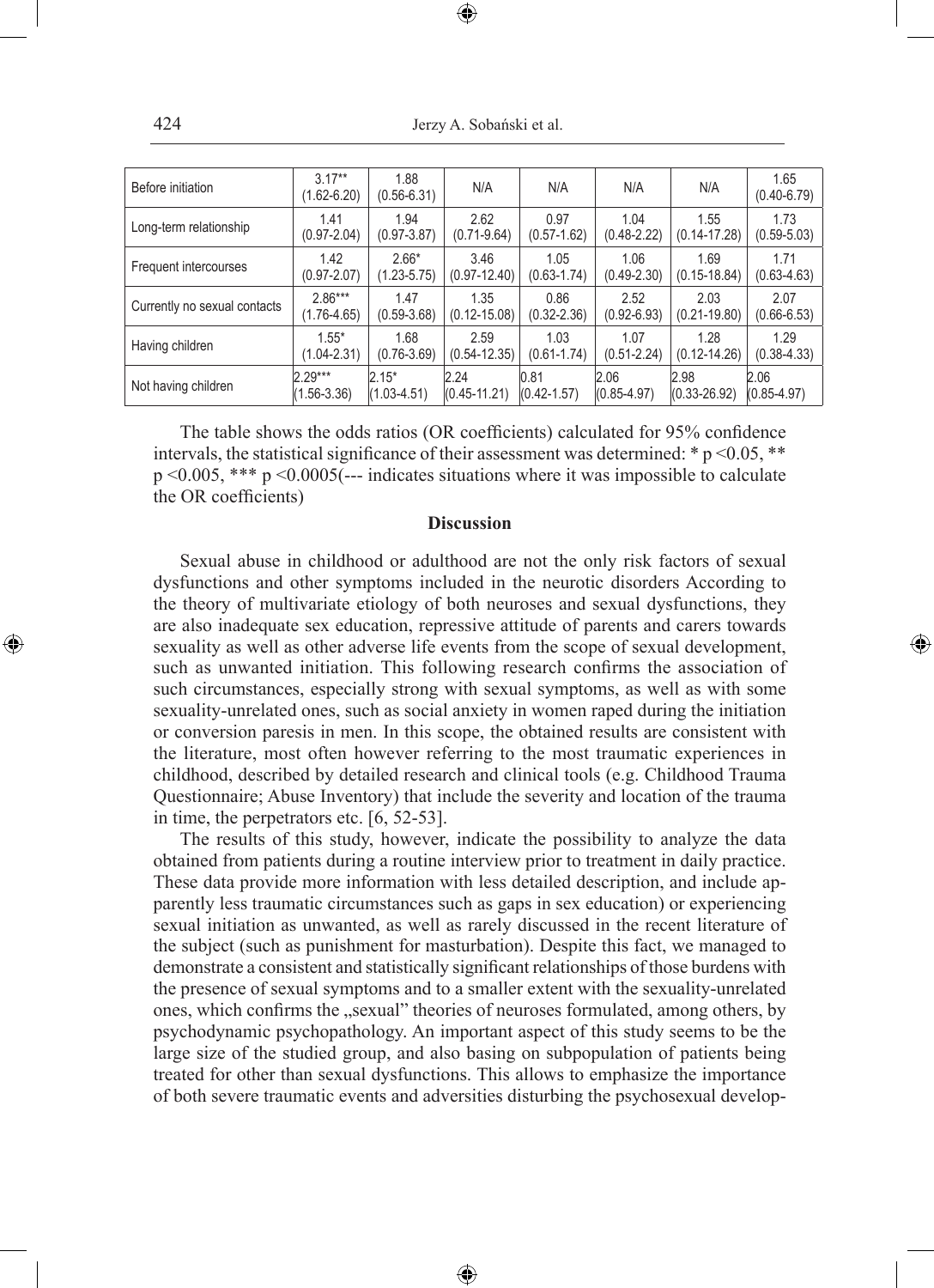ment, not only in the pathogenesis of sexual disorders but also of neurotic disorders, also in the formation of their picture - in the form of a set of symptoms. The results argue for the greater emphasis in the initial interviews and other diagnostic tools (e.g. questionnaires) on the issue of sexual abuse, incest, as well as less on the present in the literature aspects of education, attitudes of parents and carers, the age and course of initiation etc. These results are consistent with those obtained for example by Martins , and Abdo [54] linking a higher rate of erectile dysfunction with the lack of sex education and difficulties in beginning sex life.

Relationship of symptoms with a more contemporary life events (concerning relationships and sex life) will be the subject for further research, just as the extension of the analyzes on simultaneous impact of multiple variables.

At the end it should be noted that the analyzed group of patients is not representative for psychiatric treatment (rather for daily hospitals for neurotic and personality disorders), is relatively young (mean age is approximately 30 years) and free from serious somatic diseases and intensive pharmacotherapy. Other studies also typically related to the limited population [18-19, 55] or individual dysfunctions [21, 56], rarely described larger groups for example all insured persons from the wider region [18]. On the other hand, studies of narrower and more homogeneous groups of patients make it possible to generalize the results also in the evaluation of mechanisms important for practical individuals, and for the courses of therapy.

Another important limitation is the reliance in this retrospective study on the questionnaire material being after all, some simplification and approximation of the full interview and a psychiatric or psychological examination. On the other hand, many patients prefer to provide information regarding sexuality through questionnaires which causes the need for their adaptation and preparation also for use in therapy [4, 57].

◈

This presented study confirms the reported by many authors in various groups and cultures, using various tools and methods, relationship between various degrees of sexual traumas with symptoms from the scope of sexuality. That link appears to be, as expected, stronger than for other sexuality-unrelated symptoms. The confirmation of these observations in a relatively large group of patients with a variety of disorders - usually from a group of neurotic, and personality disorders, is another aspect. Second, as it seems noteworthy, aspect is the successful verification of hypotheses by statistical assessment, of the risk of co-occurrence of simple bind pairs of information: 1) derived from interview memories on the presence of specific traumatic events and adverse life circumstances with 2) symptoms reported by the patients on admission to treatment in the symptom checklists. This method provides promising opportunities for further application in the analyzes of symptomatology of neuroses, being prepared for separate publications. Similarly, analysis of the combined impact of a number of traumatic factors would be included in another report.

#### **Conclusions**

1. The presence of adverse, traumatic life events related to sexuality, not necessarily from the group of the most serious abuses, but also the risk factors such as the ex-

⊕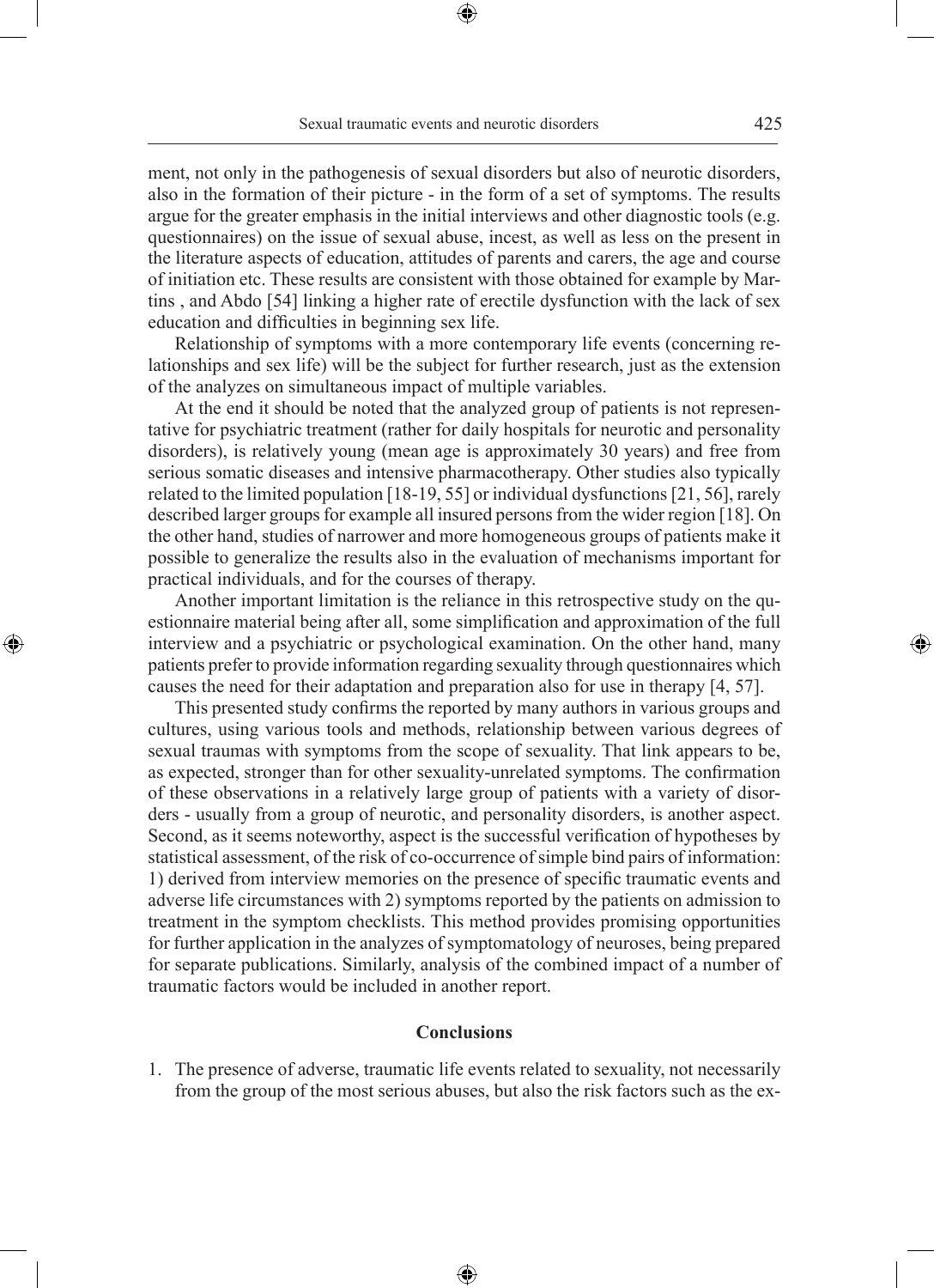perience of incest, too early sexual initiation, lack of sexual education in childhood and adolescence, punishing a child for masturbation or sexual plays, unwanted or forced sexual initiation, is associated with significantly higher incidence of majority of the several symptoms in the area of sexuality.

- 2. For the selected, other than sexual, symptoms of neurotic disorders the link has not proved to be so frequently statistically significant, which suggests that the impact of burden of sexual traumas in childhood is strong, but it is focused - specifically – first of all on the sphere of sexual dysfunctions. 3. The exceptions to the observations described in p.2, seem to be important for the understanding of psychopathology of neurotic disorders, including also the gender differences, for instance the "reaction" of the persons raped during initiation - paresis in men, social anxiety in women.
- 4. Explicit but only in the group of women connection between memories of being fully educated about sex in childhood and adolescence with a lower risk of symptoms in adulthood not only sexuality-related but also sexuality-unrelated, selected symptoms of neurotic disorders, as well as the opposite phenomenon - relation between the sense of a complete lack of sexual "awareness" with greater risk of disorders, probably also indicates a different "starting position" of psychosexual development of both genders.

#### **References**

 1. Potoczek A. *Związek mechanizmów obronnych osobowości z nasileniem objawów zespołu lęku napadowego i depresji u kobiet i mężczyzn z astmą ciężką i trudną oraz astmą aspirynową.* Psychiatr Pol. 45: 21–33.,

◈

- 2. Pawlak A, Krejca M, Janas-Kozik M, Krupka-Matuszczyk I, Rajewska J, Bochenek A. *Ocena lęku i depr*esji w okresie okołooperacyjnym u pacjentów poddawanych rewaskularyzacji mięśnia sercowego. Psychiatr Pol. 2012; 46: 63–74.
- 3. Sobański JA, Müldner-Nieckowski Ł, Klasa K, Rutkowski K, Dembińska E. *Objawy i problemy związane z seksualnością pacjentów dziennego oddziału leczenia zaburzeń nerwicowych*. Psychiatr Pol. 2012; 46: 21–34.
- 4. Müldner-Nieckowski Ł, Klasa K, Sobański JA, Rutkowski K, Dembińska E. *Seksualność studentów medycyny – rozwój i realizacja potrzeb seksualnych*. Psychiatr Pol. 2012; 46: 35–49.
- 5. Draijer N, Langeland W. *Childhood trauma and perceived parental dysfunction in the etiology of dissociative symptoms in psychiatric inpatients*. Am. J. Psychiatry. 1999; 156, 3: 379–385.
- 6. Miller DA, McCluskey-Fawcett K, Irving LM. *The relationship between childhood sexual abuse and subsequent onset of bulimia nervosa*. Child. Abuse. Negl. 1993; 17, 2: 305-314.
- 7. Czerederecka A. *Potrzeba profesjonalnej dyskusji na temat PAS*. Psychiatr Pol. 2010; 44: 13–26.
- 8. Bierer LM, Yehuda R, Schmeidler J, Mitropoulou V, New AS, Silverman JM, Siever LJ. *Abuse and neglect in childhood: relationship to personality disorder diagnoses*. CNS Spectr 2003;8, 10:737*–*54.
- 9. Weaver TL, Clum GA. *Early family environments and traumatic experiences associated with borderline personality disorder*. J. Consult. Clin. Psychol. 1993; 61, 6: 1068–1075.
- 10. Bandelow B, Krause J, Wedekind D, Broocks A. et al. *Early traumatic life events, parental attitudes, family history, and birth risk factors in patients with borderline personality disorder and healthy controls*. Psychiatry Research. 2005; 134, 2: 169–179.

♠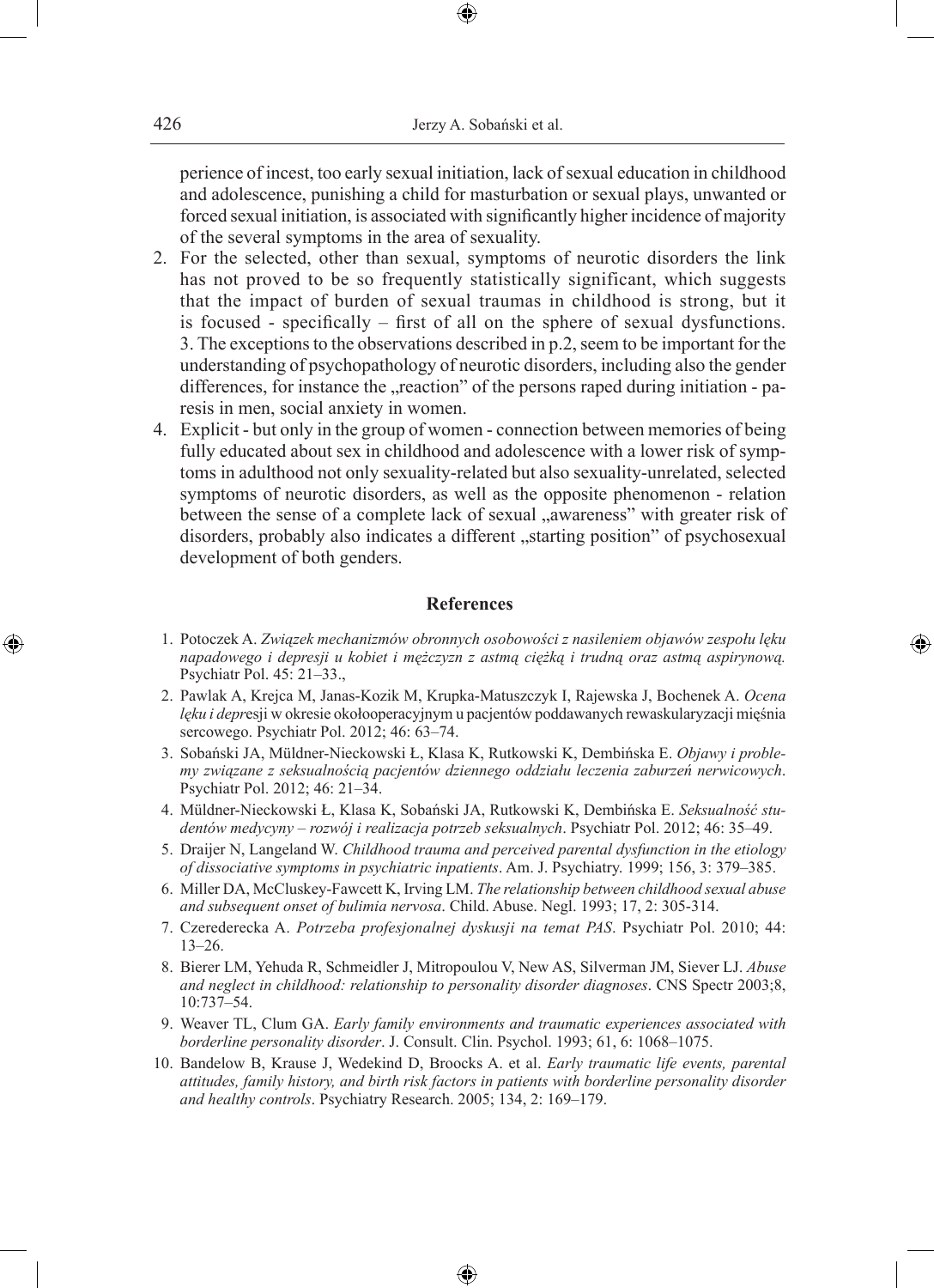Sexual traumatic events and neurotic disorders 427

- 11. Zanarini MC, Yong L, Frankenburg FR, Hennen J. et al. *Severity of reported childhood sexual abuse and its relationship to severity of borderline psychopathology and psychosocial impairment among borderline inpatients*. J. Nerv. Ment. Dis. 2002; 190, 6: 381–387.
- 12. Léonard S, Steiger H, Kao A. *Childhood and adulthood abuse in bulimic and nonbulimic women: prevalences and psychological correlates*. Int. J. Eat. Disord. 2003; 33, 4: 397–405.
- 13. Hartt J, Waller G. *Child abuse, dissociation, and core beliefs in bulimic disorders*. Child. Abuse. Negl. 2002; 26, 9: 923–938.
- 14. Wonderlich SA, Wilsnack RW, Wilsnack SC, Harris TR. *Childhood sexual abuse and bulimic behavior in a nationally representative sample*. Am. J. Public. Health. 1996; 86, 8: 1082–1086.
- 15. Everill JT, Waller G. *Reported sexual abuse and eating psychopathology: a review of the evidence for a causal link*. Int. J. Eat. Disord. 1995; 18, 1: 1–11.
- 16. Connors ME, Morse W. *Sexual abuse and eating disorders: a review*. Int. J. Eat. Disord. 1993; 13, 1: 1–11]
- 17. Sarwer DB, Durlak JA. *Childhood sexual abuse as a predictor of adult female sexual dysfunction: A study of couples seeking sex therapy*. Child Abuse & Neglect. 1996; 20, 10: 963–972.
- 18. Lutfey KE, Link CL, Litman HJ, Rosen RC, McKinlay JB. *An examination of the association of abuse (physical, sexual, or emotional) and female sexual dysfunction: results from the Boston Area Community Health Surve*y. Fertility and Sterility Volume. 2008; 90, 4: 957–964.
- 19. Swaby AN, Morgan KAD. *The relationship between childhood sexual abuse and sexual dysfunction in Jamaican adults*. J Child Sex Abus. 2009; 18, 3: 247–266.
- 20. Desrochers G, Bergeron S, Landry T, Jodoin M. *Do psychosexual factors play a role in the etiology of provoked vestibulodynia? A critical review*. Journal of Sex & Marital Therapy. 2008; 34, 3: 198–226.
- 21. Leclerc B, Bergeron S, Binik YM, Khalife S. *History of sexual and physical abuse in women with dyspareunia: association with pain, psychosocial adjustment, and sexual functioning*. J Sex Med 2010;7, 2: 971–80.

◈

- 22. Waller G. *Sexual abuse and eating disorders. Borderline personality disorder as a mediating factor?* Br. J. Psychiatry. 1993; 162: 771–775.
- 23. Gerke CK, Mazzeo SE, Kliewer W. *The role of depression and dissociation in the relationship between childhood trauma and bulimic symptoms among ethnically diverse female undergraduates*. Child. Abuse. Negl. 2006; 30, 10: 1161–1172.
- 24. Hovens JGFM, Wiersma JE, Giltay EJ et al. *Childhood life events and childhood trauma in adult patients with depressive, anxiety and comorbid disorders vs. controls*. Acta Psychiatrica Scand. 2010; 122, 1: 66–74.
- 25. Young EA, Abelson JL, Curtis GC, Nesse RM. *Childhood adversity and vulnerability to mood and anxiety disorders*. Depress. Anxiety. 1997; 5, 2: 66–72.],
- 26. Bandelow B, Charimo Torrente A, Wedekind D, Broocks A. et al. *Early traumatic life events, parental rearing styles, family history of mental disorders, and birth risk factors in patients with social anxiety disorder*. Eur. Arch. Psychiatry Clin. Neurosci. 2004; 254, 6: 397–405.
- 27. Friedman S, Smith L, Fogel D, Paradis C. et al. *The incidence and influence of early traumatic life events in patients with panic disorder: a comparison with other psychiatric outpatients*. J. Anxiety. Disord. 2002; 16, 3: 259–272.
- 28. Bandelow B, Späth C, Tichauer GA, Broocks A. et al. *Early traumatic life events, parental attitudes, family history, and birth risk factors in patients with panic disorder*. Compr. Psychiatry. 2002; 43, 4: 269–278.
- 29. Lochner C, Seedat S, Hemmings SMJ, Kinnear CJ. et al. *Dissociative experiences in obsessive- -compulsive disorder and trichotillomania: Clinical and genetic findings*. Comprehensive Psychiatry. 2004; 45, 5: 384–391.

♠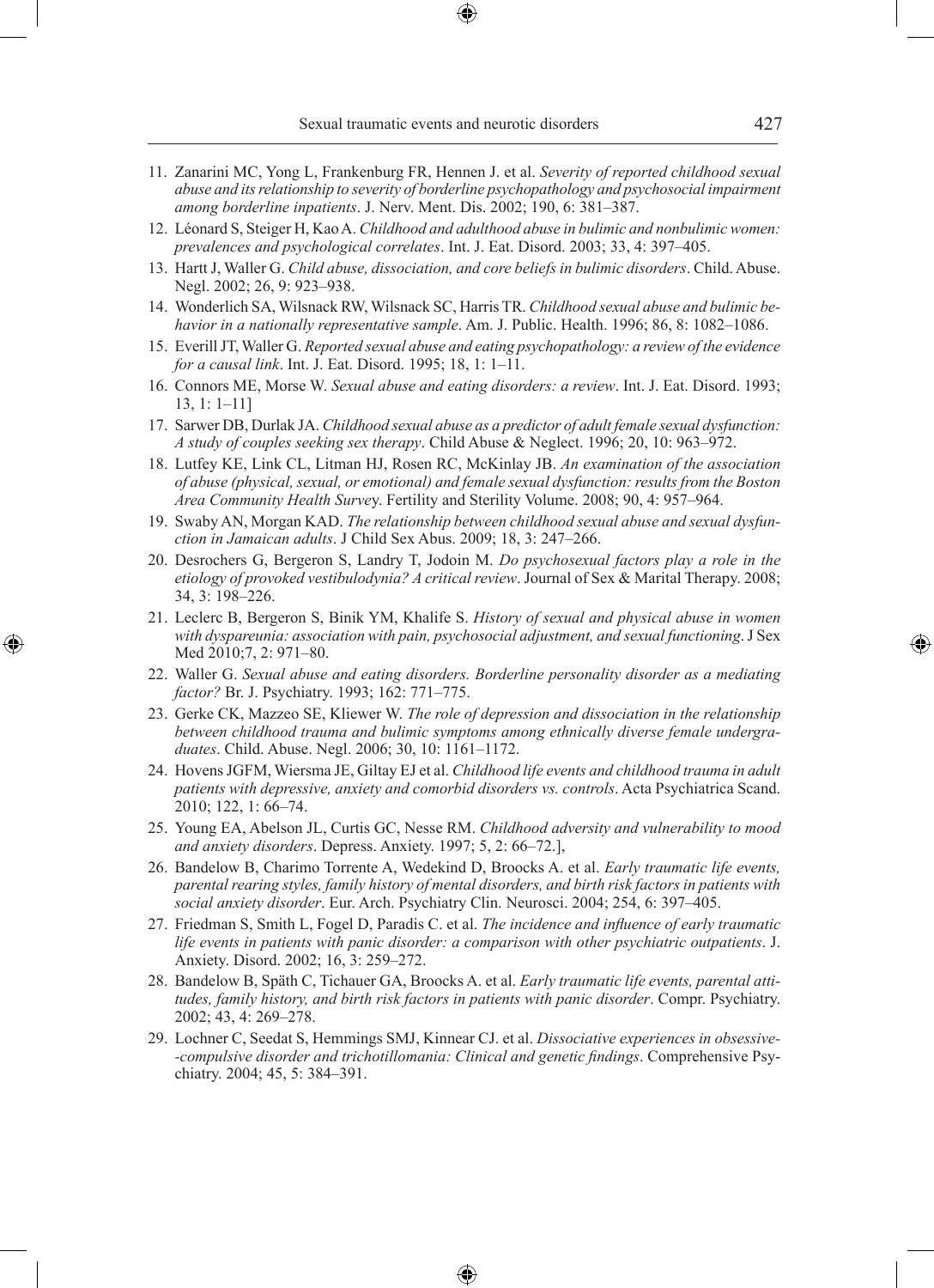- 30. Favaro A, Dalle Grave R, Santonastaso P. *Impact of a history of physical and sexual abuse in eating disordered and asymptomatic subjects*. Acta. Psychiatr. Scand. 1998; 97, 5: 358–363.
- 31. Maaranen P, Tanskanen A, Haatainen K, Koivumaa-Honkanen H. et al. *Somatoform dissociation and adverse childhood experiences in the general population.* J. Nerv. Ment. Dis. 2004; 192, 5: 337–342.
- 32. Nijenhuis ER, Spinhoven P, van Dyck R, van der Hart O, Vanderlinden J. *Degree of somatoform and psychological dissociation in dissociative disorder is correlated with reported trauma*. J. Trauma. Stress. 1998; 11, 4: 711–730.
- 33. Hall JM. *Dissociative experiences of women child abuse survivors: a selective constructivist review*. Trauma. Violence. Abuse. 2003; 4, 4: 283–308.
- 34. Sar V, Akyüz G, Kundakçi T, Kiziltan E, Dogan O. *Childhood trauma, dissociation, and psy chiatric comorbidity in patients with conversion disorder*. Am. J. Psychiatry. 2004; 161, 12: 2271–2276.
- 35. Chu JA, Frey LM, Ganzel BL, Matthews JA. *Memories of childhood abuse: dissociation, amnesia, and corroboration*. Am. J. Psychiatry. 1999; 156, 5: 749–755.
- 36. Maier S, Kuelz AK, Voderholzer U. *Traumatization and dissociation in patients with obsessive –compulsive disorder: An overview*. Verhaltenstherapie. 2009; 19, 4: 219–227.
- 37. Dube SR, Felitti VJ, Dong M, Chapman DP. et al. *Childhood abuse, neglect, and household dysfunction and the risk of illicit drug use: the adverse childhood experiences study*. Pediatrics. 2003; 111, 3: 564–572.
- 38. Ellason JW, Ross CA, Sainton K, Mayran LW. *Axis I and II comorbidity and childhood trauma history in chemical dependency.* Bull. Menninger. Clin. 1996; 60, 1: 39–51.
- 39. Potoczek A. *Płeć i obecność doznanych urazów psychicznych a współwystępowanie zespołu lęku napadowego i depresji w astmie ciężkiej i trudnej oraz w astmie aspirynowej*. Psychiatr Pol. 2010; 44: 785–799.
- 40. Felitti VJ, Anda RF, Nordenberg D, Williamson DF. et al. *Relationship of childhood abuse and household dysfunction to many of the leading causes of death in adults. The Adverse Childhood Experiences (ACE) Study.* Am. J. Prev. Med. 1998; 14, 4: 245–258.

◈

- 41. Fillingim RB, Edwards RR. *Is self–reported childhood abuse history associated with pain perception among healthy young women and men?* Clinical Journal of Pain. 2005; 21, 5: 387–397.
- 42. Maniglio R. *The impact of child sexual abuse on health: a systematic review of reviews*. Clinical Psychology Review. 2009; 29, 7: 647–657.
- 43. Ellason JW, Ross CA. *Childhood trauma and psychiatric symptoms*. Psychol. Rep. 1997; 80, 2: 447–450.
- 44. Pribor EF, Dinwiddie SH. Psychiatric correlates of incest in childhood. Am. J. Psychiatry. 1992; 149: 52–56.
- 45. Roelofs K, Spinhoven P, Sandijck P, Moene FC, Hoogduin KA. *The impact of early trauma and recent life–events on symptom severity in patients with conversion disorder*. J. Nerv. Ment. Dis. 2005; 193, 8: 508–514.
- 46. Aleksandrowicz JW, Hamuda G. *Kwestionariusze objawowe w diagnozie i w badaniach epidemiologicznych zaburzeń nerwicowych*. Psychiatr Pol 1994;28, 6:667–76.
- 47. Aleksandrowicz JW, Bierzyński K, Kołbik I, Kowalczyk E, Martyniak J, Miczyńska A, Meus J, Miś L, Niwicki J, Paluchowski J, Pytko A, Trzcieniecka A, Wojnar M, Romejko A, Romanik O, Zgud J. *Minimum informacji o pacjentach nerwicowych i ich leczeniu*. Psychoterapia 1981, 37:3–10.
- 48. Sobański JA, Klasa K, Rutkowski K, Dembińska E, Müldner–Nieckowski Ł. *Kwalifikacja do intensywnej psychoterapii w dziennym oddziale leczenia nerwic*. Psychiatria i Psychoterapia. 2011; 7, 4: 20–34.

♠

⊕